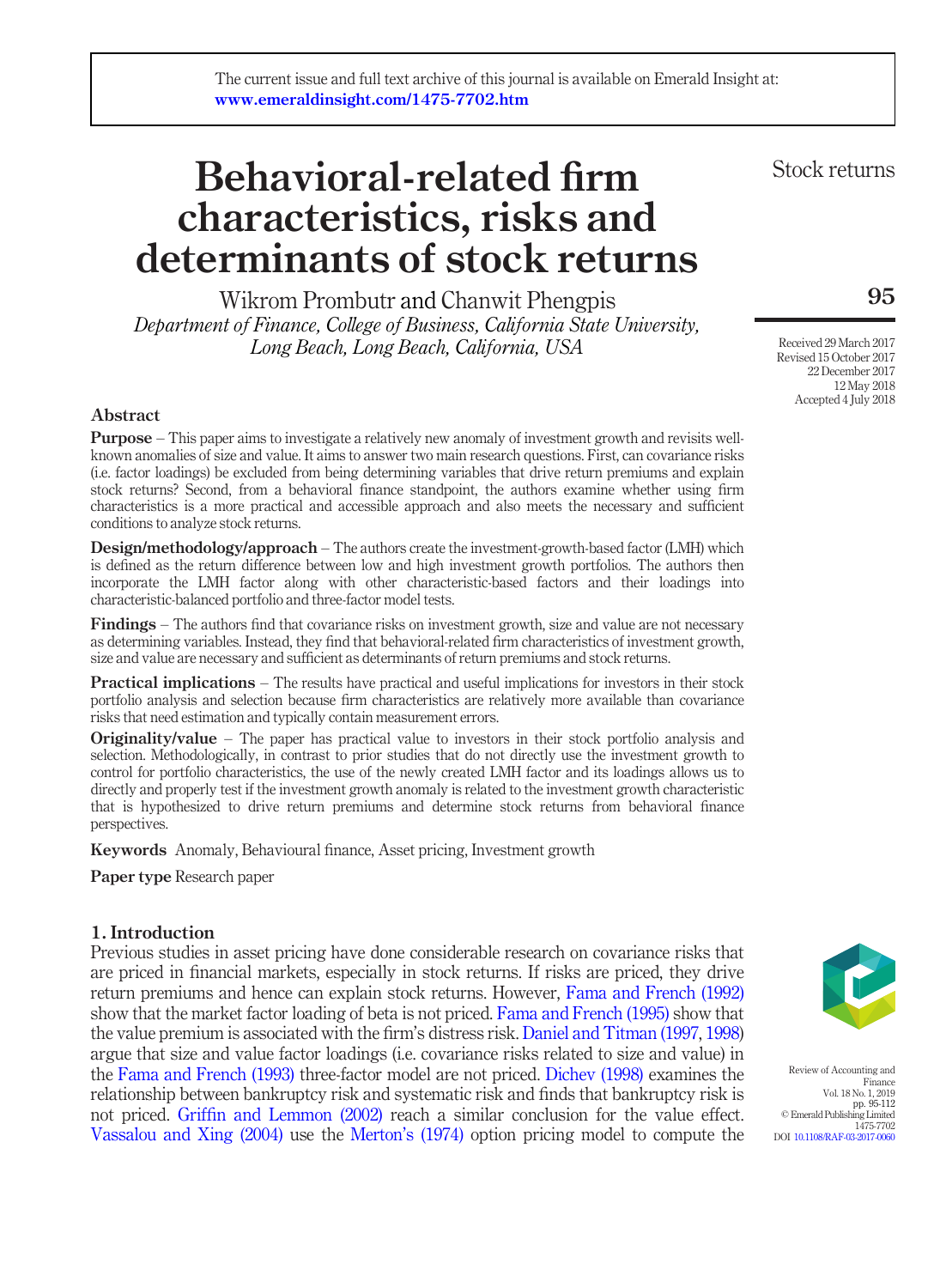default probability risk and find that it subsumes the size effect while theoretically it is supposed to subsume the value effect.

The list of the risk-based asset pricing papers can go endlessly. We do not argue with these efforts. Nonetheless, rather than trying to estimate factor loadings and thus covariance risks, we are asking if there are any other practical approaches that can explain return premia and stock returns. [Daniel and Titman \(1997](#page-16-2), [1998](#page-16-3); hereafter DT) propose an alternative of using firm characteristics from behavioral finance perspectives to explain stock returns in asset pricing. We argue that even if behavioral-related firm characteristics might not be the *true* explanatory variables, the use of characteristics requires less effort and the data are more readily available and accessible, especially for average investors and practitioners. [Daniel and Titman \(1997](#page-16-2), [1998\)](#page-16-3) show that firm characteristics of size and book-to-market are necessary and sufficient in explaining stock returns. Relatively more sophisticated investors can enhance their investment returns by holding a portfolio that has a zero loading on each of the factors, but still has a long position in small stocks and value stocks and a short position in big stocks and growth stocks. Investors with mutual fund holdings can also evaluate the selection ability of fund managers by calculating the benchmark-adjusted returns in which the benchmarks are based on stocks with similar firm characteristics to the stocks in their mutual funds.

Further, it is natural to wonder if the conclusion that firm characteristics drive or explain returns is limited to only the case for size and value anomalies, as there are several new anomalies that have been found  $[1]$  $[1]$ . In this paper, we additionally investigate the relatively new anomaly of investment growth and revisit size and value anomalies using the [Daniel](#page-16-2) [and Titman \(1997](#page-16-2), [1998\)](#page-16-3) methodology. Our main research questions are as follows: Can we exclude covariance risks (i.e. factor loadings) from being asset pricing variables? If so, can a more practical and accessible approach of using firm characteristics be necessary and sufficient in inducing return premiums and explaining returns[[2](#page-15-1)]?

We find that the covariance risks for size, value and investment growth are not necessary while firm characteristics are proved to be necessary and sufficient as determinants of return premiums and stock returns from practical standpoints and from behavioral finance perspectives. Methodologically, we construct the LMH factor from investment growth (i.e. low growth in capital expenditures minus high growth in capital expenditures). The LMH factor is a characteristic-based factor like the *SMB* and *HML* factors. The *LMH* premium is positive and statistically significant, meaning the investment growth characteristic is sufficient as one of the determinants in asset pricing in explaining stock returns. In other words, the investment growth characteristic is "sufficient" in explaining stock returns without having to estimate the related factor loading or covariance risk as an explanatory variable. We revisit the SMB and HML factors and provide confirmation for [Daniel and](#page-16-2) [Titman \(1997](#page-16-2), [1998](#page-16-3)) that both size and book-to-market characteristics are sufficient as stock determinants as well. We then construct characteristic-balanced portfolios and find that their average returns are not statistically significant. When behavioral-related firm characteristics are controlled, varying factor loadings cannot induce return premiums, implying that firm characteristics are necessary determinants. In other words, the firm characteristics are "necessary" in explaining stock returns because they are true drivers that generate the investment growth, value or size premiums.

Section 1 provides literature review and hypothesis developments. Section 2I describes data and factor construction. Section 3 discusses how the investment growth, book-tomarket ratio, size and their factors are related. Section 4 presents results from the tests of relationships between factor loadings and stock returns. Section 5 investigates whether

96

RAF 18,1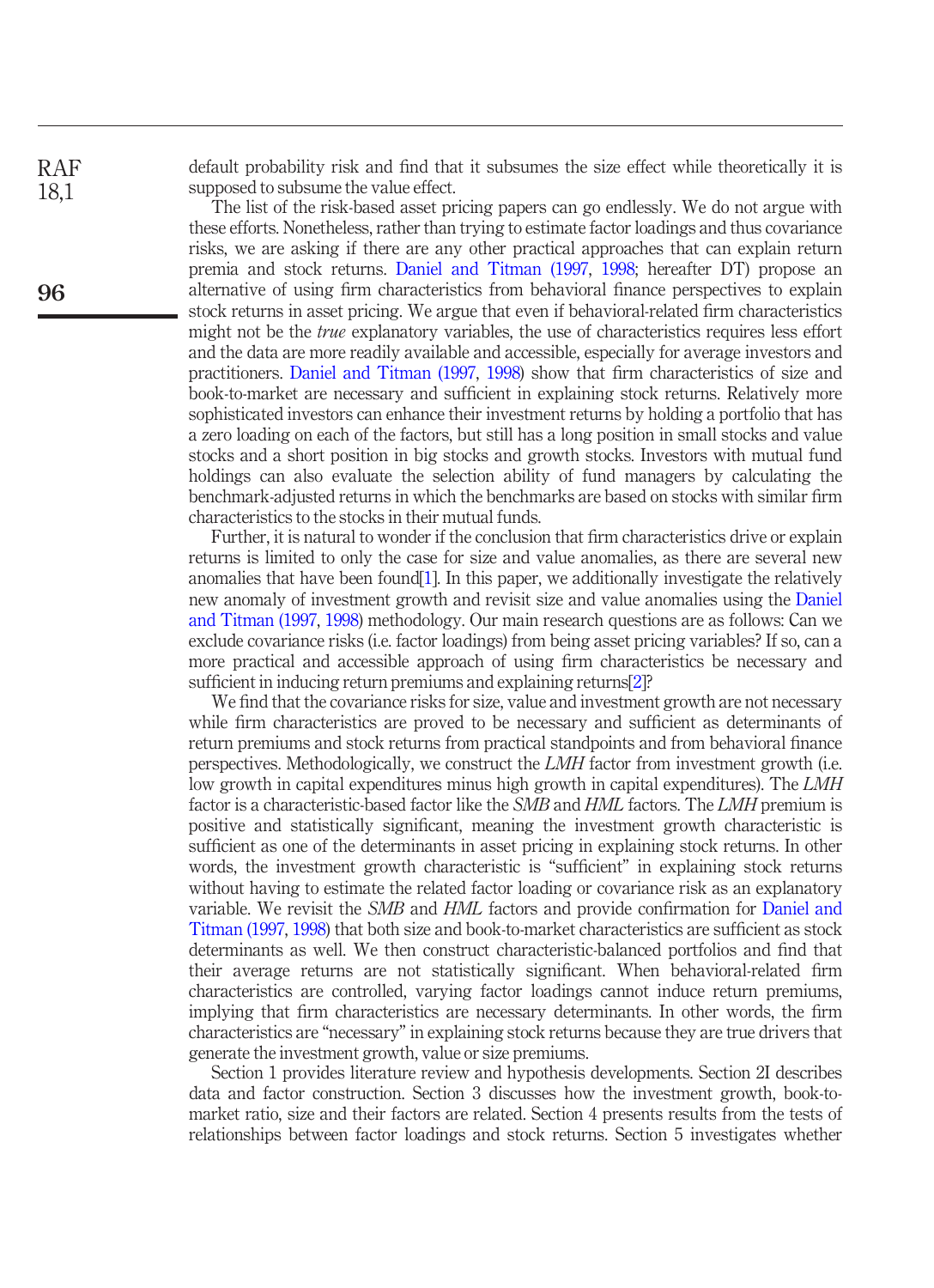factor loadings are related to stock returns when firm characteristics are controlled. Section 6 provides concluding remarks. Stock returns

#### 2. Literature review and hypothesis developments

Stock market anomalies and whether covariance risks or firm characteristics explain cross section of stock returns have been of considerable interest to researchers. Rational expectation theorists such as [Fama and French \(1992,](#page-16-0) [1993](#page-16-4), 1995, 1996) and [Davis](#page-16-8) et al. [\(2000\)](#page-16-8) believe that the anomalies that are related to firm characteristics such as size, book-tomarket ratio and investment growth are compensation for additional covariance or systematic risks in a multifactor version of the capital asset pricing model. Conversely, behavioral finance proponents such as [Daniel and Titman \(1997\)](#page-16-2) and [Daniel](#page-16-9) et al. (2001) hypothesize that the anomaly is driven by the investors' preference toward the underlying firm characteristic that is irrelevant to risk.

If factor loadings and their underlying characteristics are completely or sufficiently uncorrelated, the inference will be conclusive in that either covariance risks or firm characteristics, not a combination of the two, will stand out as the determinant of stock returns. Empirically, however, such inference can be inconclusive because covariance risks as measured by beta coefficients are normally correlated with the firm characteristics used to create priced factors. [Daniel and Titman \(1997\)](#page-16-2) resolve the correlation problem by creating characteristic-balanced (CB) portfolios. The CB portfolios are zero-cost portfolios with a long position in high factor loading portfolios and a short position in low factor loading portfolios after controlling for firm characteristics such as size and book-to-market ratio. If the risk argument holds true, the CB portfolios should have significantly positive average returns because the real driver is the covariance risks or factor loadings, not the firm characteristics. In contrast, if the firm-characteristic argument holds true, the CB portfolios should not have significantly positive average returns because the real driver is the firm characteristics that are now controlled. Previous studies however do not provide consistent results of the above tests (Davis *et al.*[, 2000](#page-16-8); [Daniel](#page-16-9) *et al.*, 2001). Therefore, the issue of the real determinants of the stock returns is still inconclusive.

Given the inconclusive finding by prior studies, we use the firm's growth in capital expenditures (i.e. investment growth) to create a new factor in CB portfolio and three-factor model tests. This newly created investment-growth-based factor is denoted as LMH (i.e. low growth in capital expenditures minus high growth in capital expenditures) because low (high) growth in capital expenditures is typically associated with a high (low) return on the firm's stocks based on results in [Titman](#page-17-1) et al. (2004), [Anderson and Garcia-Feij](#page-16-10)oo (2006) and [Xing \(2008\)](#page-17-2). The LMH factor has a unique and appealing feature in that its loading has very low correlation with the underlying firm characteristic (i.e. investment growth), thereby mitigating the correlation problem in the covariance-risk versus firm-characteristic test.

With respect to the growth in capital expenditures in particular, recent empirical studies investigate and detect the return premium between low and high investment growth stock portfolios, henceforth the investment growth anomaly. For instance, [Anderson and Garcia-](#page-16-10)Feij[oo \(2006\)](#page-16-10) and [Xing \(2008\)](#page-17-2) find a negative relationship between the investment growth and stock returns. Without incorporating direct tests into their analyses, however, these two studies interpret that the investment growth anomaly is a compensation for the additional covariance risk.

[Titman](#page-17-1) et al. (2004) use the methodology of [Daniel](#page-16-11) et al. (1997) to examine the investment growth anomaly. They conclude that the investment growth anomaly may result from overinvestment in that investors underreact to the management's empire building behavior of increased capital expenditures. Nonetheless, whether the anomaly is risk-based (i.e.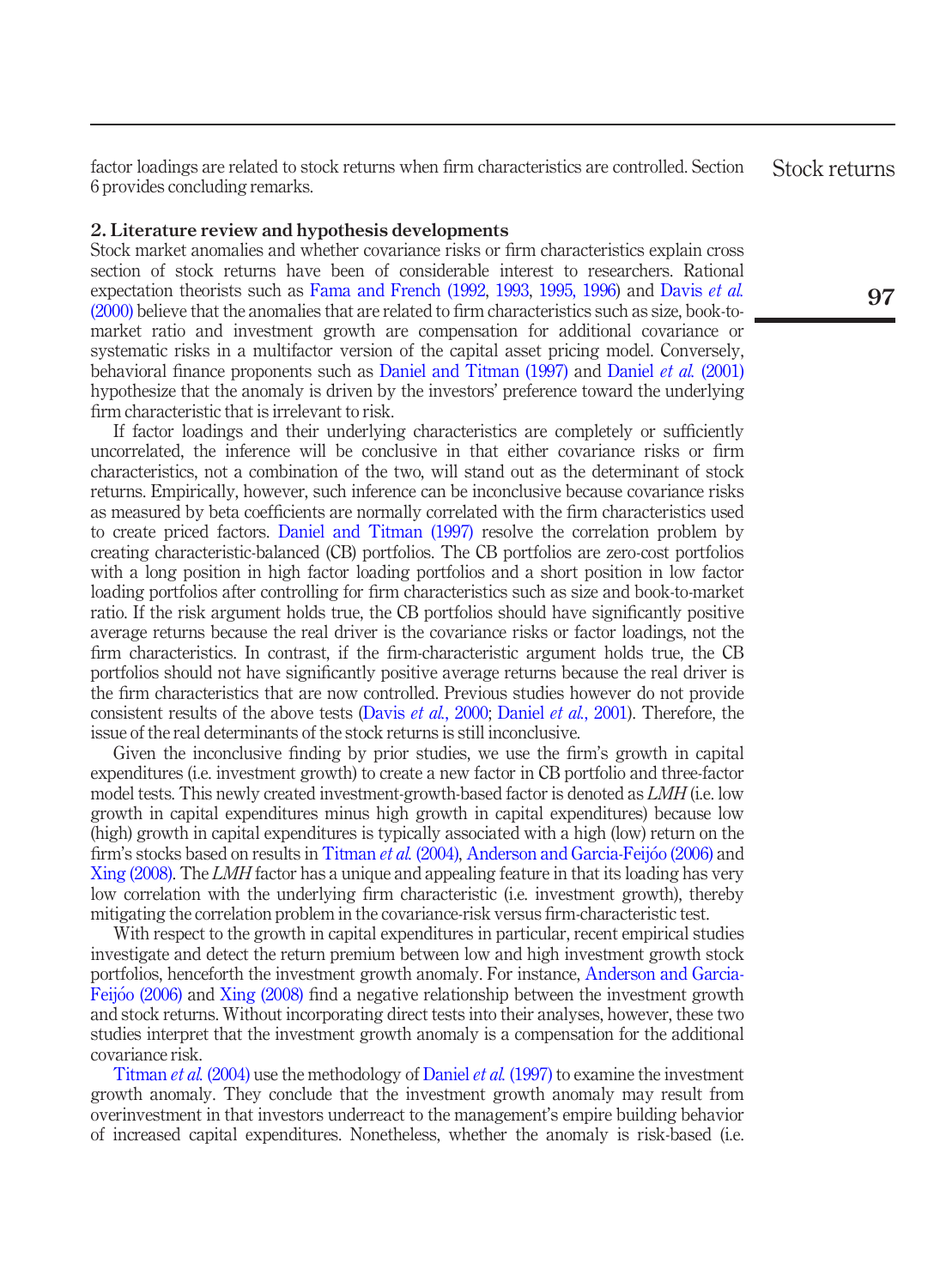covariance risk driven) or non-risk-based (i.e. characteristic driven) is not directly answered. This is because [Titman](#page-17-1) *et al.* (2004) calculate the characteristic-adjusted return and control for firm characteristics by subtracting the average return on a portfolio that comprises stocks with the same size, the book-to-market ratio or momentum from the raw return. However, to directly and properly test if the anomaly results from the covariance risk, the underlying characteristic (i.e. the firm's investment growth) that is hypothesized to drive the return premium should have been used to control for portfolio characteristics. This issue is resolved by our estimation and direct use of the LMH factor and its loading in the CB portfolio and three-factor model tests based on [Daniel and Titman \(1997\)](#page-16-2) methodology. RAF 18,1 98

### 3. Data and factor construction

We use stock price, shares outstanding and return data from the monthly master files maintained by the Center for Research on Securities Prices (CRSP) and financial statement data from the Annual Industrial Compustat files. We exclude REITs, ADRs, non-US firms, closed-end funds, primes and scores and HOLDRs from our sample which covers the period from July 1975 to June 2006. To mitigate the selection/survival bias, firms are not included until they have been in COMPUSTAT for two years.

We follow [Fama and French \(1992\)](#page-16-0) by matching returns for the period between July of year t to June of year  $t + 1$  to the accounting data of a firm for the fiscal year ending in calendar year  $t - 1$ . This process is done to ensure that accounting information is known before being used to explain returns. For each firm, we define the investment growth (IG) as the percentage change in capital expenditures:

$$
IG = \frac{CAPEX_{t-1}}{CAPEX_{t-2}} - 1\tag{1}
$$

where *CAPEX* is the firm's capital expenditures (COMPUSTAT item#128).

We obtain the market risk premium and the risk-free rate from Kenneth French's Data Library[\[3](#page-15-2)]. We create the [Fama and French \(1993\)](#page-16-4) risk factors over our data sample using the [Fama and French \(1993\)](#page-16-4) methodology. Specifically, we create the new LMH factor, the investment growth factor, so that we can directly examine the investment growth characteristic and its effects on returns. We create the  $SMB^*$  factor as a result of creating the  $LMH$  factor. The  $SMB^*$  factor is the return difference between small size portfolios and big size portfolios controlling for investment growth. In contrast, the original SMB factor in the Fama-French three-factor model is the return difference between small size portfolios and big size portfolios controlling for the book-to-market ratio or value effect. Additionally, to be consistent with the fact that we create the  $LMH$  and  $SMB^*$  factors ourselves, we also create the SMB and HML factors ourselves using the [Fama and French \(1993\)](#page-16-4) methodology. Specific procedures in computing the  $LMH$  and  $SMB^*$  factors are as follows.

In July of year t from 1975 to 2005, the universe of NYSE, AMEX and NASDAQ stocks is sorted independently into three capital expenditure growth groups based on the breakpoints for the bottom 30 per cent, middle 40 per cent and top 30 per cent of the ranked values of growth in capital expenditures, and into two market capitalization groups based on median size (price times shares outstanding) breakpoints. NYSE breakpoints are used in deriving all breakpoints for the universe of stocks. Monthly value-weighted returns on the 6 intersection portfolios are then calculated from July of year t to June of year  $t + 1$ .

The LMH factor is the difference, each month, between the simple average of the returns on the two low-IG portfolios and the average of the returns on the two corresponding high-IG portfolios.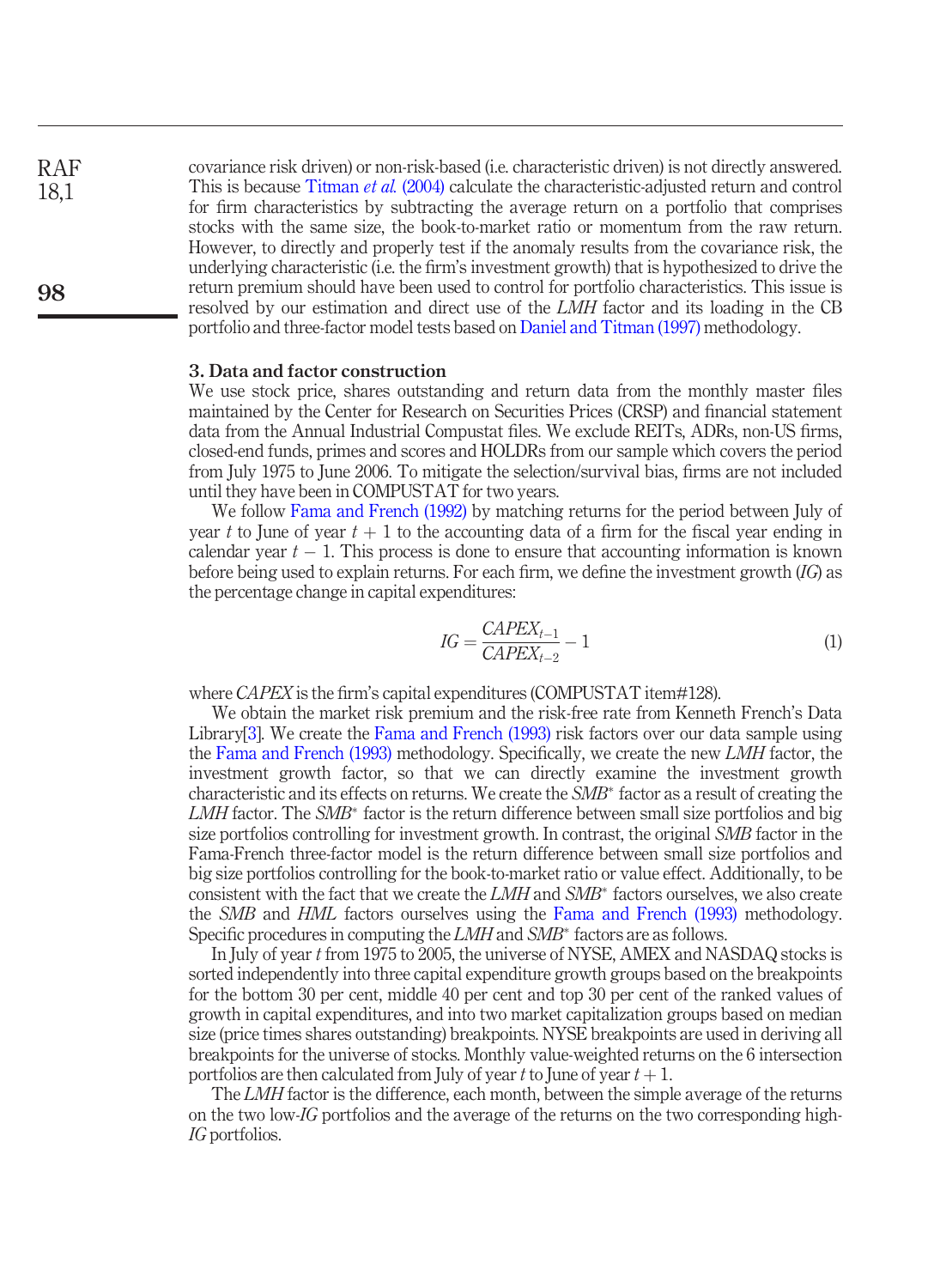$$
LMH = \frac{(R_{IG1,SZ1} + R_{IG1,SZ2})}{2} - \frac{(R_{IG3,SZ1} + R_{IG3,SZ2})}{2}
$$
 (2) Stock returns

where the first subscript  $(IG)$  of the value-weighted portfolio return R refers to IG groups (i.e. IG1 comprising stocks with the lowest IG), and the second subscript (SZ) refers to market capitalization groups (i.e. SZ1 comprising stocks with low market capitalization). Therefore,  $LMH$  is the return difference between low- and high- $IG$  portfolios with about the same size. Similarly, we create  $SMB^*$ , which is the return difference between small size portfolios and big size portfolios controlling for the investment growth, as follows:

$$
SMB^* = \frac{(R_{IG1,SZ1} + R_{IG2,SZ1} + R_{IG3,SZ1})}{3} - \frac{(R_{IG1,SZ2} + R_{IG2,SZ2} + R_{IG3,SZ2})}{3}
$$
(3)

#### 4. Investment growth, book-to-market ratio, size and their factors

[Table I](#page-5-0) reports descriptive statistics and correlations for factors, factor loadings and other relevant variables. Panel A of [Table I](#page-5-0) shows the descriptive statistics of the original Fama-French factors (SMB and HML) and two new factors (SMB<sup>\*</sup> and LMH). The LMH premium is significantly different from zero. The mean of the  $LMH$  premium of 0.302 is lower than the mean of the  $HML$  premium, but higher than the means of the  $SMB$  and  $SMB^*$  premiums. Therefore, the investment growth effect is significant and appears even stronger than the size effect. Similar to previous findings ([Fama and French \(1996\)\)](#page-16-12), the SMB and SMB<sup>\*</sup> premiums are not significantly different from zero.

Panel B of [Table I](#page-5-0) shows that the correlation between  $SMB^*$  and  $SMB$  is 94.8 per cent (with the  $p$ -value of 0.000). This considerably high correlation implies that the size premium that controls for investment growth  $(SMB^*)$  is almost identical to the size premium that controls for the book-to-market ratio or value effect (SMB). Hence, there exists the size premium irrespective of how it is created. The existence of the size premium is found in many prior studies including Hou et al. [\(2015\)](#page-16-13) and [Fama and French \(2015\)](#page-16-14). Further, the correlation between  $LMH$  and  $HML$  is 43.4 per cent (with the p-value of 0.000). This correlation is considerably less than 100 per cent and implies that there is some information in  $LMH$  that is not in HML. Also,  $LMH$  and  $SMB^*$  are only  $-5.1$  per cent correlated (with the p-value of 0.331), while HML and SMB are -28.9 per cent correlated (with the p-value of 0.000). The considerably low and statistically insignificant correlation between LMH and  $SMB^*$  implies that they will result in lower correlation than Fama-French  $HML$  and  $SMB$ factors.

Panel C of [Table I](#page-5-0) shows that the LMH factor loading  $(\gamma_{LMH})$  has the highest standard deviation among all factor loadings. This relatively high variation makes the LMH factor loading appealing in an asset pricing test of how the variation in the factor loading affects the variation in stock returns. The SMB<sup>\*</sup> factor loading ( $\gamma_{SMB}$ ) does not have any considerable differences in terms of means and standard deviations from the original SMB factor loading ( $\gamma_{SMB}$ ).

Panel D of [Table I](#page-5-0) presents pair-wise correlation between characteristics and the corresponding factor loadings. The size characteristic,  $SZ$ , is  $-13.2$  per cent correlated with either of the size factor loadings,  $\gamma_{SMB}$  or  $\gamma_{SMB^*}$ . The correlation between the investment growth characteristic, IG, and the LMH factor loading,  $\gamma_{LMH}$ , is only  $-0.3$  per cent and statistically insignificant (with the  $p$ -value of 0.421). The low correlation between the investment growth characteristic and the LMH factor loading is also similar to results in [Prombutr](#page-17-3) *et al.* (2012). In contrast, the correlation between the book-to-market ratio or value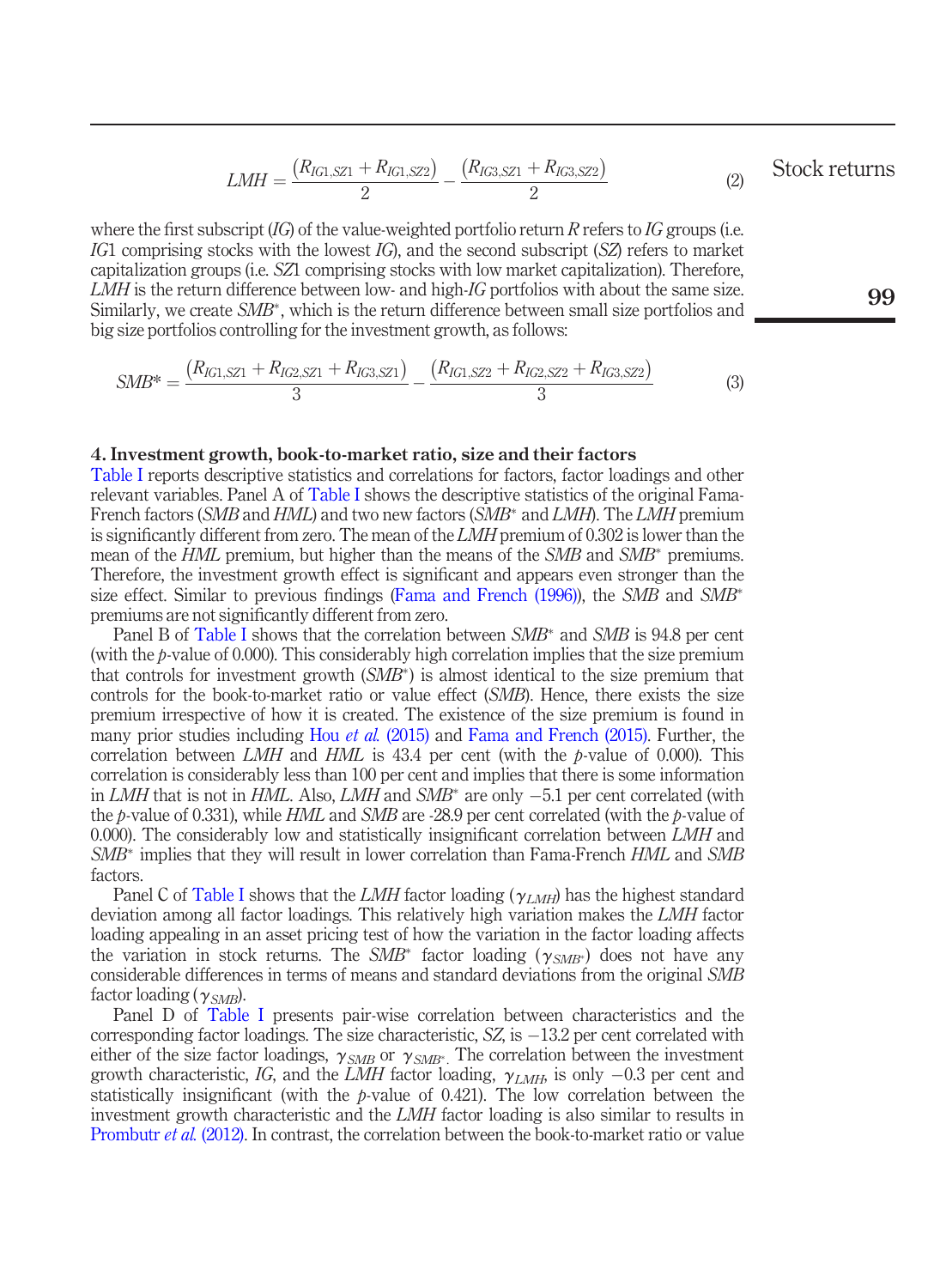<span id="page-5-0"></span>

| <b>RAF</b><br>18,1                                                                                            | Max       | 12.903<br>7.549<br>15.764<br>14.554                              | <b>LMH</b> | 100.0% *** (0.000)                                         | Max       | $_{continued}$<br>26173.000<br>$61.228$<br>$42.837$<br>51.838<br>53.132<br>64.591<br>524000.00                                                                   |
|---------------------------------------------------------------------------------------------------------------|-----------|------------------------------------------------------------------|------------|------------------------------------------------------------|-----------|------------------------------------------------------------------------------------------------------------------------------------------------------------------|
| 100                                                                                                           | Nin       | $-11.412$<br>$-11.946$<br>$-10.943$<br>$-7.060$                  |            |                                                            |           |                                                                                                                                                                  |
|                                                                                                               | Std. Dev. | 2.946<br>3.034<br>1.549<br>2.940                                 | $SMB^*$    | 1000,0%*** (0.000)<br>$-5.1\%$ (0.331)                     | Min       | $-15.910$<br>$-14.456$<br>0.000<br>$-44.107$<br>$-26.629$<br>$-25.131$<br>$0.04\,$                                                                               |
|                                                                                                               | t-stat    | 1.475<br>2.799<br>1.539<br>3.764                                 | HML        | 100.0%*** (0.000)<br>43.4% *** (0.000)<br>$-8.7\%*(0.095)$ | Std. Dev. | $\begin{array}{c} 1.237 \\ 1.324 \\ 1.208 \end{array}$<br>2.008<br>$1.084\,$<br>91.609<br>8710.00                                                                |
|                                                                                                               | Mean      | $0.427***$<br>$0.302***$<br>0.242<br>0.225                       |            |                                                            |           |                                                                                                                                                                  |
| Table I.<br>Summary statistics                                                                                |           | Panel A: Descriptive statistics on factors<br>SMB<br>HML<br>SMB* | <b>SMB</b> |                                                            | Mean      | Panel C. Descriptive statistics on factor loadings and characteristics<br>0.938***<br>$0.148***$<br>$0.900***$<br>0.961***<br>1.297****<br>1230.00***<br>$0.007$ |
| and correlations for<br>factors, factor<br>loadings and<br>underlying variables:<br>July 1975 to June<br>2006 |           |                                                                  |            |                                                            | Variable  | $\begin{array}{l} \gamma_{SMB}\\ \gamma_{HML}\\ \gamma_{SMB}^*\\ \gamma_{SMB}^*\\ \gamma_{LMB}^*\\ \mathrm{EM} \\ \mathrm{B} M\\ \mathrm{G} \end{array}$         |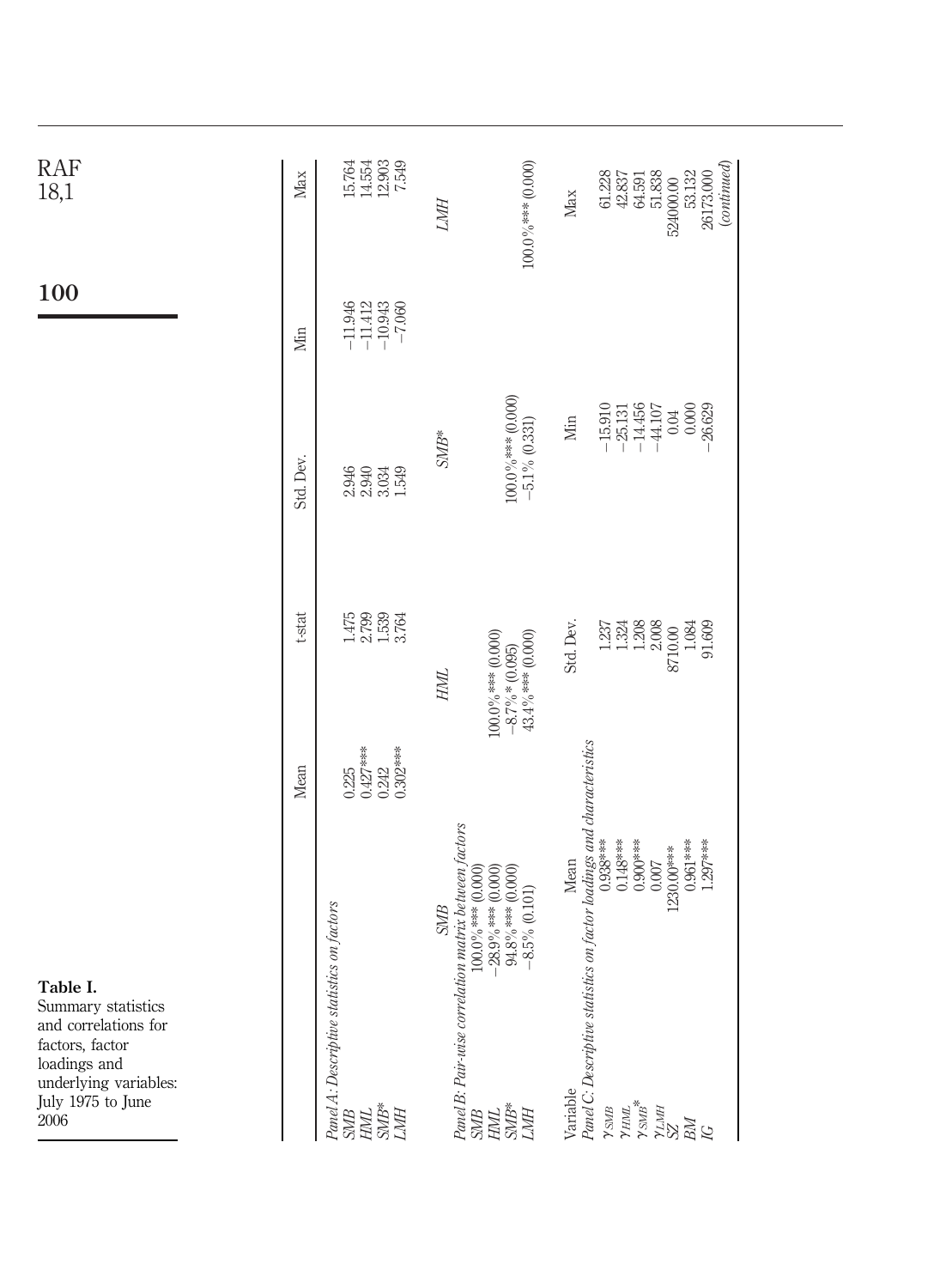| Stock returns |                                                                                                                                                                                                                                                                                                                                                                                                                                                                              |                                                                                                                                                                                     |                                                                          |
|---------------|------------------------------------------------------------------------------------------------------------------------------------------------------------------------------------------------------------------------------------------------------------------------------------------------------------------------------------------------------------------------------------------------------------------------------------------------------------------------------|-------------------------------------------------------------------------------------------------------------------------------------------------------------------------------------|--------------------------------------------------------------------------|
|               |                                                                                                                                                                                                                                                                                                                                                                                                                                                                              | $100.0\%$ *** $(0.000)$                                                                                                                                                             | Ľ                                                                        |
| 101           |                                                                                                                                                                                                                                                                                                                                                                                                                                                                              | $-0.2\%$ (0.493)<br>$10000$ % *** $(0.000)$                                                                                                                                         | BМ                                                                       |
|               |                                                                                                                                                                                                                                                                                                                                                                                                                                                                              | $-6.5\%$ *** (0.000)<br>$-0.2\%$ (0.597)<br>$10000$ <sup>%</sup> *** $(0.000)$                                                                                                      | S2                                                                       |
|               |                                                                                                                                                                                                                                                                                                                                                                                                                                                                              | $-1.0\%$ *** (0.004)<br>$4.0\%$ *** (0.000)<br>$100.0$ % *** $(0.000)$<br>$-0.3\%$ $(0.421)$                                                                                        | У LMH                                                                    |
|               |                                                                                                                                                                                                                                                                                                                                                                                                                                                                              | $1.0\%$ *** $(0.004)$<br>8.8% *** (0.000)<br>$-2.1\%$ *** (0.000)<br>$10000$ <sup>%***</sup> $(0.000)$<br>$-13.2\%$ *** (0.000)                                                     | $\gamma_{SMB}{}^*$                                                       |
|               | returns on the three small- $\Omega$ portfolios and the average of returns on the three big- $\Omega$ portfolios, controlling for the IG characteristic.<br><i>IB</i> and <i>HML</i> are the Fama-French factors which are calculated from the data and sample period in this study. SMP* is the difference                                                                                                                                                                  | $-1.7\%$ *** (0.000)<br>$4.4\%$ *** (0.000)<br>45.7% *** (0.000)<br>$11.1\%***$ (0.000)<br>$100.0$ <sup>%***</sup> (0.000)<br>$-0.4\%$ (0.255)                                      | lation matrix between factor loadings and characteristics<br><b>YHML</b> |
|               | LMH is the difference between the average of returns on the two low-IG portfolios and the average of returns on the two high-IG portfolios, controlling for the SZ<br>characteristic. All factor loadings (7 so <i>ng, 1 rang, 7 song<sup>s</sup>, 71 ang)</i> are estimated based on the methodology in Davis, Fama, and French (2000), thereby spanning only<br>from July 1981 to June 2006; *, ** and **** denote s<br>Notes: In this table, SN<br>between the average of | (0.000)<br>(0.000)<br>(0.000)<br>(0.000)<br>(0.000)<br>$1000\%$ *** $(0.000)$<br>$-1.8\%$ *** (0.000)<br>0.7%* (0.058)<br>$12.4\%$ ***<br>95.7% ***<br>$6.4\%$ ***<br>$-13.2\%$ *** | $\gamma_{SMB}$<br>Panel D: Pair-wise corre                               |
| Table I.      |                                                                                                                                                                                                                                                                                                                                                                                                                                                                              | $\begin{array}{l} \gamma_{SMB}^{*}\\ \gamma_{LMH}^{*}\\ \gamma_{LMH}^{*}\\ \delta Z\\ \bar{B}M\\ \bar{C} \end{array}$<br>$\gamma_{HML}$<br>$\gamma_{SMB}$                           |                                                                          |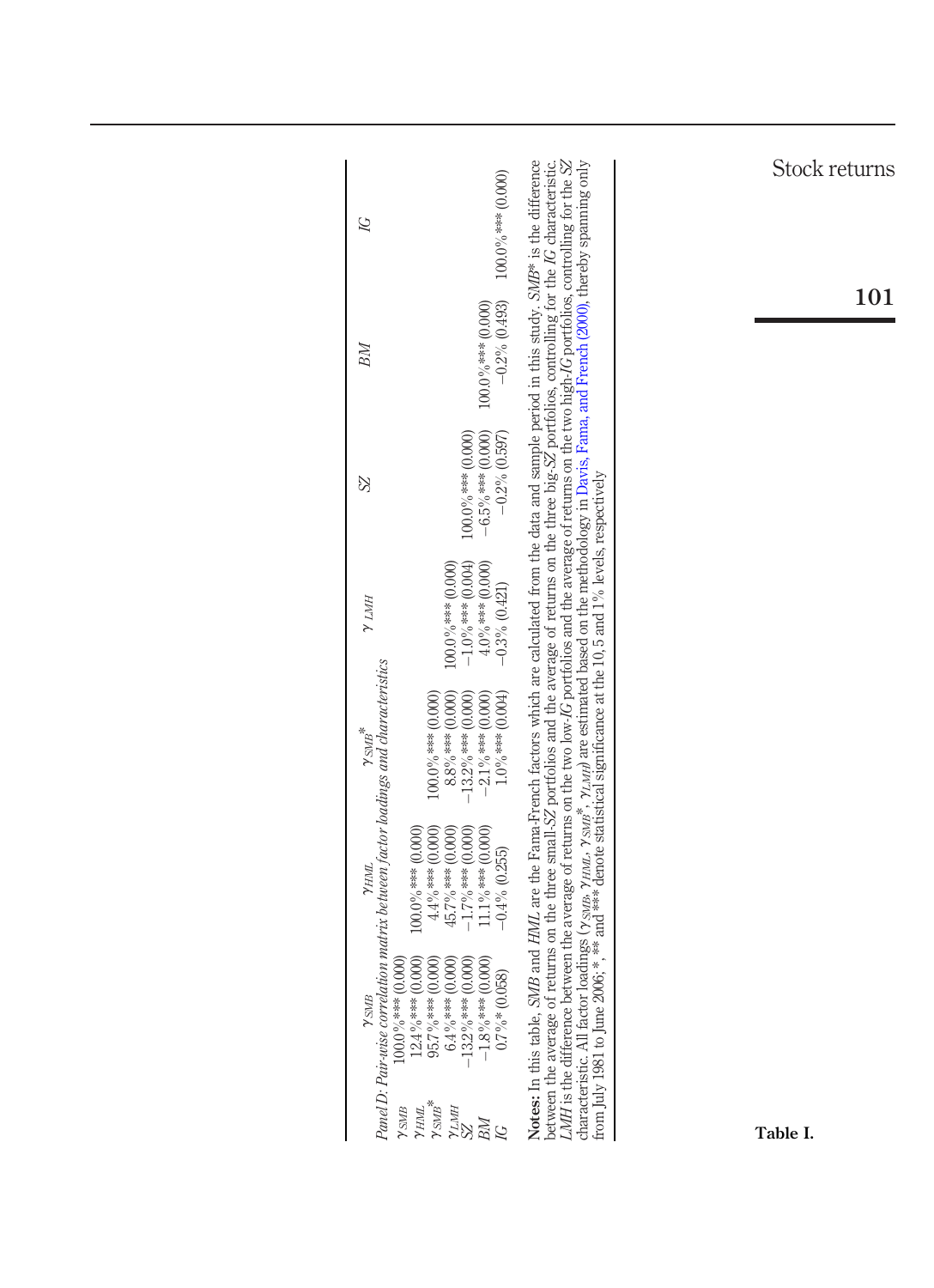characteristic, BM, and the HML factor loading,  $\gamma_{\text{HML}}$ , is much higher at 11.1 per cent and strongly significant (with the  $p$ -value of 0.000). Therefore, using  $LMH$  as opposed to  $HML$ should allow a more definitive test if covariance risks (i.e. factor loadings) or firm characteristics explain the cross-section of stock returns.

#### 5. Effects of characteristics and factor loadings on stock returns

RAF 18,1

102

In this section, returns are now brought into the analysis. [Table II](#page-8-0) shows the mean excess returns for 45 triple-sorting portfolios. The triple-sorting process is as follows. All NYSE firms are ranked by their investment growth characteristics (IG) at the end of year t-1 and their size characteristics (SZ) at the end of June of year t. Based on these rankings, 33.3 and 66.7 per cent breakpoints for  $IG$  and  $SZ$  are formed so that all stocks are grouped into three IG portfolios and three SZ portfolios in July of year t. The firms remain in these portfolios from the beginning of July of year t to the end of June of year  $t + 1$ . Each firm in these nine portfolios is then further sorted into one of five portfolios according to its pre-formation LMH, HML, SMB<sup>\*</sup>, SMB and MKT factor loadings. Following [Davis](#page-16-8) *et al.* (2000), the preformation factor loadings are estimated with five years (three years minimum) of monthly returns ending in December of year t-1[[4](#page-15-3)]. The value-weighted returns for each of these portfolios are then computed for each month between July 1981 and June 2006. The preceding process is then repeated by replacing the ranking by the firms' IG characteristics with the ranking by their book-to-market ratio or value characteristics (BM).

Panel A of [Table II](#page-8-0) provides mean excess returns from the *LMH* factor loading portfolios sorted by IG and SZ, while Panel D provides mean excess returns from the HML factor loading portfolios sorted by  $BM$  and SZ. Panel B shows mean excess returns from the  $SMB^*$ factor loading portfolios sorted by  $IG$  and  $SZ$ , while Panel E shows mean excess returns from the SMB factor loading portfolios sorted by BM and SZ. Further, Panel C shows mean excess returns from the MKT factor loading portfolios sorted by IG and SZ, while Panel F shows mean excess returns from the MKT factor loading portfolios sorted by BM and SZ.

Panel A of [Table II](#page-8-0) reveals no observable relationship or pattern between the LMH factor loading and returns. In other words, the variation in LMH factor loadings (from low to high) is not associated with the observable pattern of variation in excess returns. The relationship is not observable likely because the variation in LMH factor loadings does not pick up the variation in the investment growth characteristics as a result of insignificant correlation between the LMH factor loading and IG. Further, the HML factor loading in Panel D appears to have a weak positive relationship with excess returns. This relationship likely occurs because the variation in HML factor loadings picks up some variation in the book-tomarket ratio or value characteristics (BM) within each relatively broad tercile.

Panels E, C and F provide similar results to those in Panels A and D in that there seems to be no or weak relationship between factor loadings and excess returns. In fact, Panel B shows the  $SMB^*$  factor loading tends to have an inverse relationship with excess returns. In sum, the findings in [Table II](#page-8-0) provide preliminary evidence that is inconsistent with the covariance-risk explanation of stock returns because factor loadings do not appear to have a strong positive relationship with excess returns.

# 6. Results from characteristic-balanced portfolios

In this section, we test zero-cost characteristic-balanced (CB) portfolios against the threefactor model. First, we control for firm characteristics by constructing nine CB portfolios based on IG-SZ combinations. Within each of the nine portfolios or combinations, we sort stocks based on the LMH,  $SMB^*$  or MKT factor loading. We then form a CB portfolio that has a long position in the highest tercile factor loading portfolio and a short position in the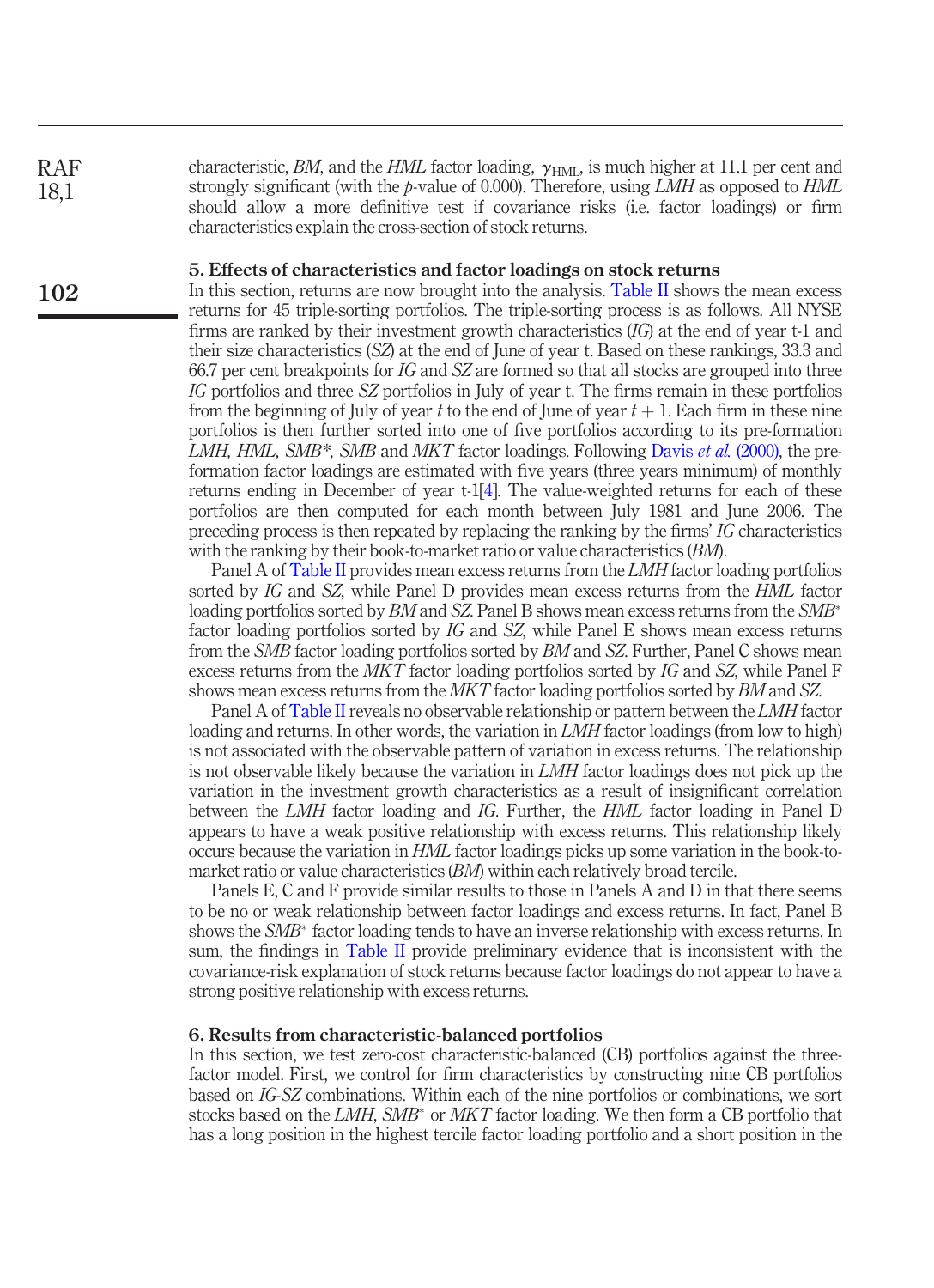<span id="page-8-0"></span>

|                              |           |                                |                |                  |                                               |                |                      | Stock returns         |
|------------------------------|-----------|--------------------------------|----------------|------------------|-----------------------------------------------|----------------|----------------------|-----------------------|
| Panel A                      | Portfolio |                                |                |                  | LMH factor loading portfolios: excess return  |                |                      |                       |
| IG                           |           | SZ                             | Low            | $\boldsymbol{2}$ | 3                                             | $\overline{4}$ | High                 |                       |
|                              |           |                                | 0.538          | 0.331            | 0.449                                         | 0.515          |                      |                       |
| $\sqrt{3}$                   |           | $\,3$                          |                |                  |                                               |                | 0.576                |                       |
| $\boldsymbol{3}$             |           | $\overline{2}$                 | 0.449          | 0.587            | 0.779                                         | 0.511          | 0.412                |                       |
| 3                            |           | $\mathbf{1}$                   | 0.406          | 0.643            | 0.48                                          | 0.542          | 0.274                |                       |
| $\overline{2}$               |           | 3                              | 0.809          | 0.728            | 0.565                                         | 0.715          | 0.738                | 103                   |
| $\overline{2}$               |           | $\overline{2}$                 | 1.119          | 0.736            | 0.912                                         | 0.84           | 0.777                |                       |
| $\overline{2}$               |           | $\mathbf{1}$                   | 0.83           | 0.975            | 0.771                                         | 0.89           | 0.482                |                       |
| $\mathbf{1}$                 |           | 3                              | 1.03           | 0.971            | 0.73                                          | 0.603          | 0.849                |                       |
| $\mathbf{1}$                 |           | $\overline{2}$                 | 0.812          | 0.906            | 0.896                                         | 0.869          | 0.791                |                       |
| $\mathbf{1}$                 |           | $\mathbf{1}$                   | 0.799          | 0.933            | 0.916                                         | 0.827          | 0.711                |                       |
| Panel B                      |           |                                |                |                  |                                               |                |                      |                       |
|                              | Portfolio |                                |                |                  | SMB* factor loading portfolios: excess return |                |                      |                       |
| IG                           |           | SZ                             | Low            | $\boldsymbol{2}$ | 3                                             | $\overline{4}$ | High                 |                       |
| 3                            |           | 3                              | 0.606          | 0.464            | 0.645                                         | 0.403          | 0.362                |                       |
| $\sqrt{3}$                   |           | $\,2$                          | 0.696          | 0.811            | 0.726                                         | 0.266          | 0.207                |                       |
| 3                            |           | $\mathbf{1}$                   | 0.638          | 0.515            | 0.617                                         | 0.592          | 0.055                |                       |
| $\overline{2}$               |           | 3                              | 0.706          | 0.783            | 0.583                                         | 0.607          | 0.846                |                       |
| $\overline{2}$               |           | $\overline{2}$                 | 0.877          | 1.014            | 0.913                                         | 0.819          | 0.734                |                       |
| $\overline{2}$               |           | $\mathbf{1}$                   | 0.988          | 0.873            | 0.892                                         | 0.828          | 0.327                |                       |
| $\,1\,$                      |           | 3                              | 0.942          | 0.803            | 0.866                                         | 0.746          | 0.921                |                       |
| $\mathbf{1}$                 |           | $\overline{2}$                 | 0.775          | 1.01             | 0.979                                         | 0.821          | 0.674                |                       |
| $\mathbf{1}$                 |           | $\mathbf{1}$                   | 0.733          | 0.923            | 0.895                                         | 1.023          | 0.629                |                       |
| Panlel C                     |           |                                |                |                  |                                               |                |                      |                       |
|                              | Portfolio |                                |                |                  | MKT factor loading portfolios: excess return  |                |                      |                       |
| IG                           |           | SZ                             | Low            | 2                | 3                                             | 4              | High                 |                       |
| 3                            |           | $\,3$                          | 0.644          | 0.844            | 0.298                                         | 0.674          | 0.041                |                       |
| $\sqrt{3}$                   |           | $\overline{2}$                 | 0.701          | 0.871            | 0.692                                         | 0.435          | 0.049                |                       |
| 3                            |           | $\mathbf{1}$                   | 0.49           | 0.589            | 0.719                                         | 0.559          | 0.109                |                       |
| $\bar{2}$                    |           | 3                              | 0.8            | 0.8              | 0.769                                         | 0.746          | 0.51                 |                       |
| $\overline{2}$               |           | $\overline{2}$                 | 0.887          |                  | 0.942                                         |                |                      |                       |
| $\overline{2}$               |           | $\mathbf{1}$                   | 0.78           | 0.855<br>0.915   | 0.964                                         | 0.912<br>0.827 | 0.789<br>0.554       |                       |
|                              |           |                                |                |                  |                                               |                |                      |                       |
| $\mathbf{1}$                 |           | 3                              | 0.622          | 1.063            | 0.995                                         | 0.793          | 0.738                |                       |
| $\mathbf{1}$<br>$\mathbf{1}$ |           | $\overline{2}$<br>$\mathbf{1}$ | 0.906<br>0.844 | 0.921<br>0.816   | 0.901<br>0.926                                | 0.761<br>0.803 | 0.773<br>0.824       |                       |
|                              |           |                                |                |                  |                                               |                |                      |                       |
| Panel D                      |           |                                |                |                  |                                               |                |                      |                       |
|                              | Portfolio |                                |                |                  | HML factor loading portfolios: excess return  |                |                      |                       |
| BM                           |           | SZ                             | Low            | $\overline{c}$   | 3                                             | 4              | High                 |                       |
| 3                            |           | $\,3$                          | 0.578          | 0.694            | 0.766                                         | 0.849          | 1.24                 |                       |
| $\sqrt{3}$                   |           | $\overline{2}$                 | 0.918          | 0.878            | 1.08                                          | 0.993          | 1.268                | Table II.             |
| $\sqrt{3}$                   |           | $\mathbf{1}$                   | 1.08           | 1.007            | 1.102                                         | 1.193          | 1.025                | Mean excess           |
| $\frac{2}{2}$                |           | $\boldsymbol{3}$               | 0.405          | 0.859            | 0.949                                         | 0.74           | $0.87\,$             |                       |
|                              |           | $\overline{2}$                 | 0.657          | 0.756            | 0.927                                         | 0.949          | 1.025                | monthly returns of    |
| $\overline{2}$               |           | $\,1$                          | 0.862          | 0.866            | 0.873                                         | 0.928          | 1.099                | 45 portfolios formed  |
| $\,1\,$                      |           | 3                              | 0.446          | 0.556            | 0.668                                         | 0.772          | 0.847                | on the basis of firm  |
| $\mathbf{1}$                 |           | $\overline{2}$                 | 0.39           | 0.684            | 0.724                                         | 0.716          | 0.651                | characteristics and   |
| $\mathbf{1}$                 |           | $\mathbf{1}$                   | 0.113          | 0.326            | 0.507                                         | 0.342          | 0.218                | factor loadings: July |
|                              |           |                                |                |                  |                                               |                | ( <i>continued</i> ) | 1981 to June 2006     |
|                              |           |                                |                |                  |                                               |                |                      |                       |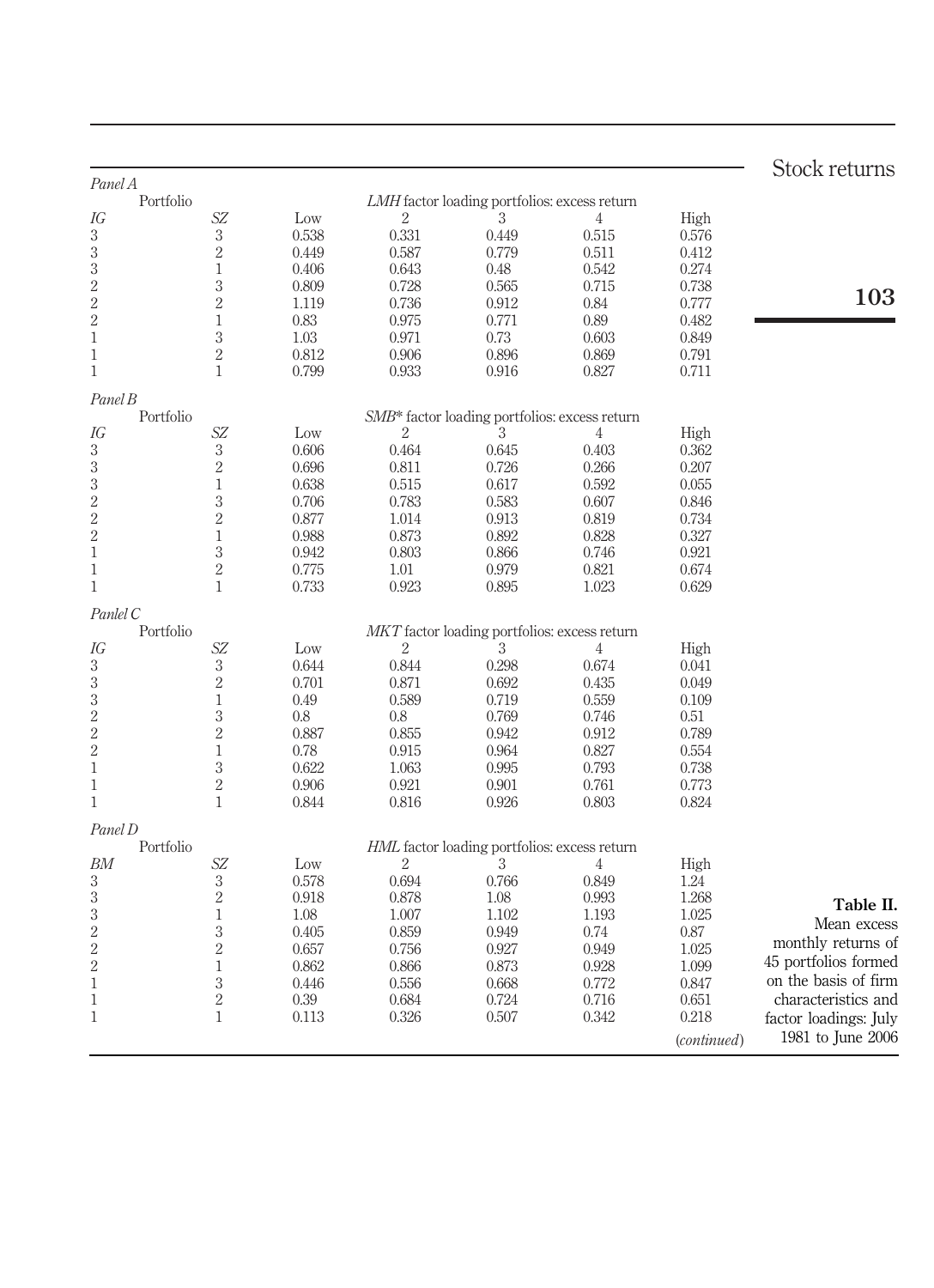| <b>RAF</b> | Panel E        |                |       |                |                                                     |       |       |
|------------|----------------|----------------|-------|----------------|-----------------------------------------------------|-------|-------|
| 18,1       |                | Portfolio      |       |                | <i>SMB</i> factor loading portfolios: excess return |       |       |
|            | BM             | SZ             | Low   | 2              | 3                                                   | 4     | High  |
|            | 3              | 3              | 0.68  | 0.735          | 0.666                                               | 1.005 | 1.041 |
|            | 3              | $\overline{2}$ | 0.898 | 0.998          | 1.04                                                | 1.158 | 1.087 |
|            | 3              | $\mathbf 1$    | 1.148 | 1.107          | 1.166                                               | 0.964 | 1.065 |
|            | $\overline{2}$ | 3              | 0.725 | 0.697          | 0.825                                               | 0.798 | 0.899 |
| 104        | $\overline{2}$ | $\overline{2}$ | 0.765 | 0.939          | 0.853                                               | 0.947 | 0.825 |
|            | $\overline{2}$ | $\mathbf{1}$   | 0.943 | 0.957          | 0.939                                               | 0.985 | 0.913 |
|            | 1              | 3              | 0.663 | 0.65           | 0.633                                               | 0.516 | 0.667 |
|            |                | $\sqrt{2}$     | 0.703 | 0.704          | 0.68                                                | 0.729 | 0.332 |
|            | $\mathbf{1}$   | $\overline{1}$ | 0.279 | 0.411          | 0.535                                               | 0.276 | 0.007 |
|            | Panel F        |                |       |                |                                                     |       |       |
|            |                | Portfolio      |       |                | MKT factor loading portfolios: excess return        |       |       |
|            | BM             | SZ             | Low   | $\overline{2}$ | 3                                                   | 4     | High  |
|            | 3              | 3              | 0.722 | 0.759          | 0.887                                               | 0.87  | 0.865 |
|            | $\sqrt{3}$     | $\overline{2}$ | 1.024 | 0.983          | 1.134                                               | 0.959 | 1.061 |
|            | 3              | $\mathbf{1}$   | 1.23  | 1.021          | 1.136                                               | 1.185 | 0.938 |
|            | $\overline{2}$ | 3              | 0.588 | 0.845          | 0.81                                                | 0.784 | 0.827 |
|            | $\overline{2}$ | $\overline{2}$ | 0.845 | 0.826          | 0.843                                               | 0.859 | 0.948 |
|            | $\overline{2}$ | $\mathbf{1}$   | 0.748 | 0.9            | 0.943                                               | 1.038 | 1.02  |
|            |                | 3              | 0.615 | 0.817          | 0.534                                               | 0.687 | 0.364 |
|            | 1              | $\overline{2}$ | 0.583 | 0.86           | 0.705                                               | 0.448 | 0.553 |
|            | $\mathbf{1}$   | $\mathbf{1}$   | 0.098 | 0.388          | 0.384                                               | 0.401 | 0.224 |

**Table II.** of firm characteristics and the estimated factor loadings for the period from July 1981 through June 2006

lowest tercile factor loading portfolio based on the procedure by Davis et al. [\(2000\)\[](#page-16-8)[5\]](#page-15-4). Finally, we compute the average return on each CB portfolio and regress the time-series return on each CB portfolio on the new three-factor model of  $MKT$ ,  $SMB^*$  and  $LMH$ portfolio returns as follows:[\[6\]](#page-15-5)

$$
R_{CB} = \alpha + \gamma MKT(MKT) + \gamma SMB * (SMB^*) + \gamma LMH(LMH) + \varepsilon \tag{4}
$$

where  $\gamma_{MKT}$ ,  $\gamma_{SMB}$ <sup>\*</sup> and  $\gamma_{LMH}$  are coefficients of the factors[[7](#page-15-6)].

Based on [Daniel and Titman \(1997](#page-16-2), [1998](#page-16-3)), if the covariance-risk argument is correct, the real driver of returns is the covariance risk as captured by the factor loading. Average returns on CB portfolios should be significantly positive because the portfolios are created such that they have high loading on one of the risk factors (despite having approximately the same characteristics). The coefficient of the factor for which the loading is used to sort stocks into CB portfolios should be significantly positive. In other words, the factor should be able to explain the CB portfolio returns such that the higher the factor loading, the higher the stock returns when stocks are sorted each year based on that factor loading.

In contrast, also based on [Daniel and Titman \(1997](#page-16-2), [1998\)](#page-16-3), if the firm-characteristic argument is correct, the real driver of returns must be the underlying firm characteristic, not the factor loading. Average returns on CB portfolios will be very small or flat (i.e. does not differ significantly from zero) because individual CB portfolios have approximately the same controlled characteristics. The coefficient of the factor that is used to sort stocks into CB portfolios should not be significantly positive, implying that the factor loading does not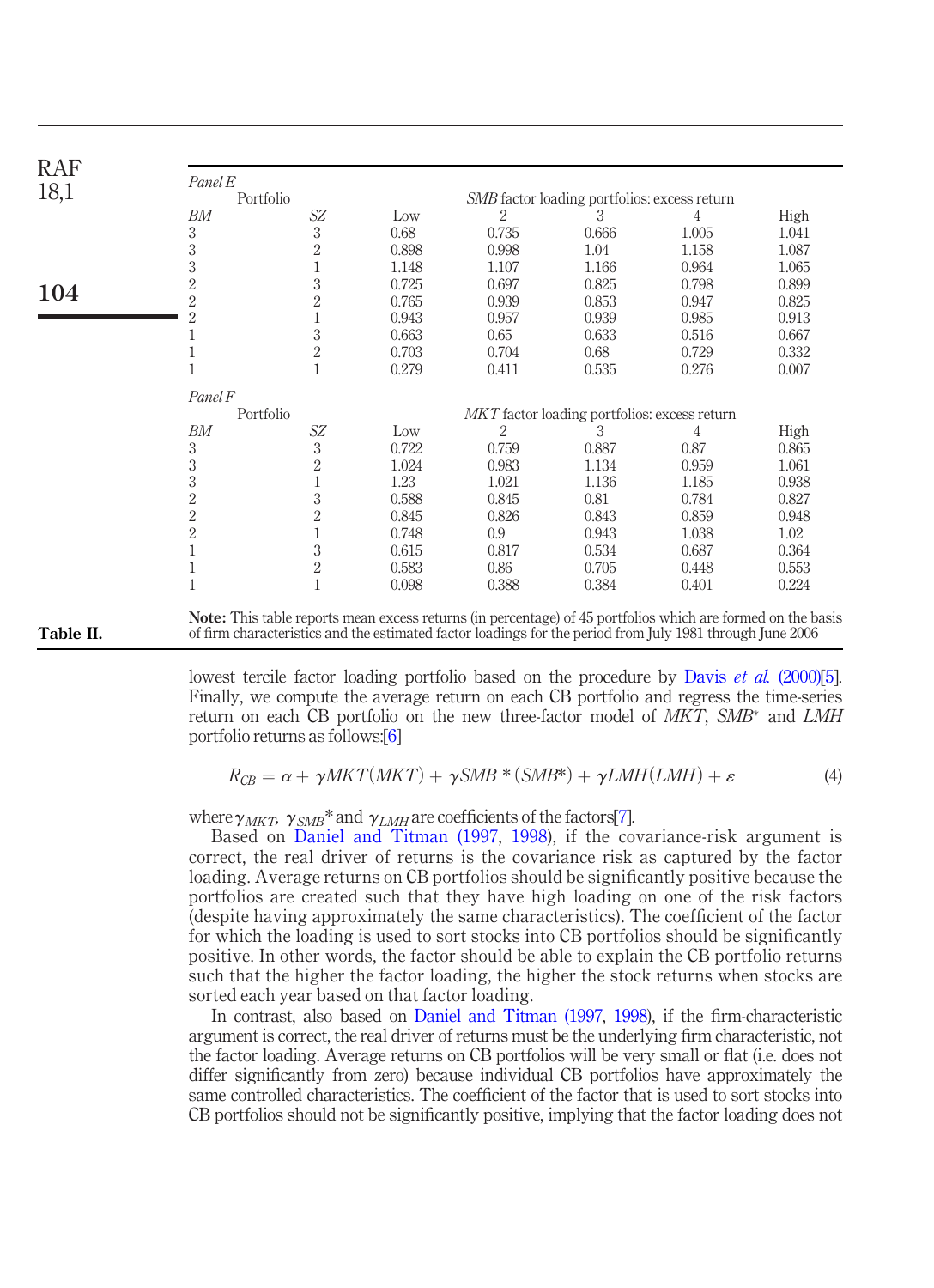induce any return premium[\[8\]](#page-15-7). We can also infer that the investment growth anomaly is non-risk-based if average returns on CB portfolios sorted by the LMH factor loading and the coefficient of the LMH factor are not significantly positive. The CB portfolios sorted by the LMH factor loading have the investment growth as the underlying firm characteristic. The zero average return on CB portfolios and the zero *LMH* coefficient directly indicate that the covariance risk based on the investment growth does not induce returns and thus the investment growth anomaly must be non-risk-based.

#### 6.1 Characteristic-balanced portfolios sorted by LMH factor loadings

Panel A of [Table III](#page-11-0) presents results for the CB portfolios sorted by the LMH factor loading which has insignificant correlation with the underlying IG characteristic. The average returns do not differ significantly from zero for all nine CB portfolios. Essentially, sorting stocks based on the *LMH* factor loading does not pick up any variation in the underlying firm characteristic. No variation in the underlying firm characteristic implies that CB portfolio returns will be essentially flat and hence average returns on the CB portfolios will not differ statistically from zero. Further, the LMH coefficient is not significantly positive for eight out of nine CB portfolios<sup>[[9](#page-15-8)]</sup>. These results strongly support not only the firmcharacteristic determinant of stock returns but also the non-risk-based explanation for the investment growth anomaly. In other words, the variation in stock returns as a result of the investment growth anomaly (i.e. the higher return on low  $IG$  stocks over high  $IG$  stocks) must be driven the investment growth characteristic itself (i.e. non-risk-based explanation), not by the factor loading or covariance risk (i.e. risk-based explanation).

Additionally, the bottom row of the Panel A provides the result for the combined portfolio that consists of an equally weighted combination of all nine CB portfolios. The average return on the combined CB portfolio is  $-0.105$ . It is statistically insignificant and hence is indistinguishable from zero. The coefficient on the LMH premium is  $-0.088$  and insignificant. This result occurs because the IG characteristic and the LMH factor loading have very low correlation. Thus, the variation in factor loadings does not pick up the variation in the IG characteristic that could otherwise induce a significant LMH coefficient. Finally, the intercept (alpha) is 0.072. It is positive, but insignificant. In this case, it acts as a neutral "adjuster". In other words, there is no need for the intercept to be negative and significant because both the LMH premium on the right-hand side and the return on the CB portfolio on the left-hand side are already zero statistically. Therefore, similar to those for individual CB portfolios, the results for the combined portfolio support the firmcharacteristic determinant and the non-risk-based explanation.

Panel B of [Table III](#page-11-0) presents results for the CB portfolios sorted by the *HML* factor loading which has significant correlation with the underlying book-to-market characteristic. Due to the significant correlation (explained in Footnote 8), the coefficient of the *HML* factor is significantly positive for each of the nine CB portfolios as well as for the combined CB portfolio. Most importantly, the average return on the combined CB portfolio of 0.225 and the average returns on other CB portfolios, in general, do not differ significantly from zero. Hence, the difference in factor loadings cannot induce return premiums, thereby supporting the firm-characteristic determinant of stock returns.

## 6.2 Characteristic-balanced portfolios sorted by other factor loadings

This subsection discusses results from testing if the  $SMB^*$  or  $MKT$  factor loadings (that are used in sorting stocks for CB portfolio construction) can explain the cross-section of stock returns, after controlling for firm characteristics.

Stock returns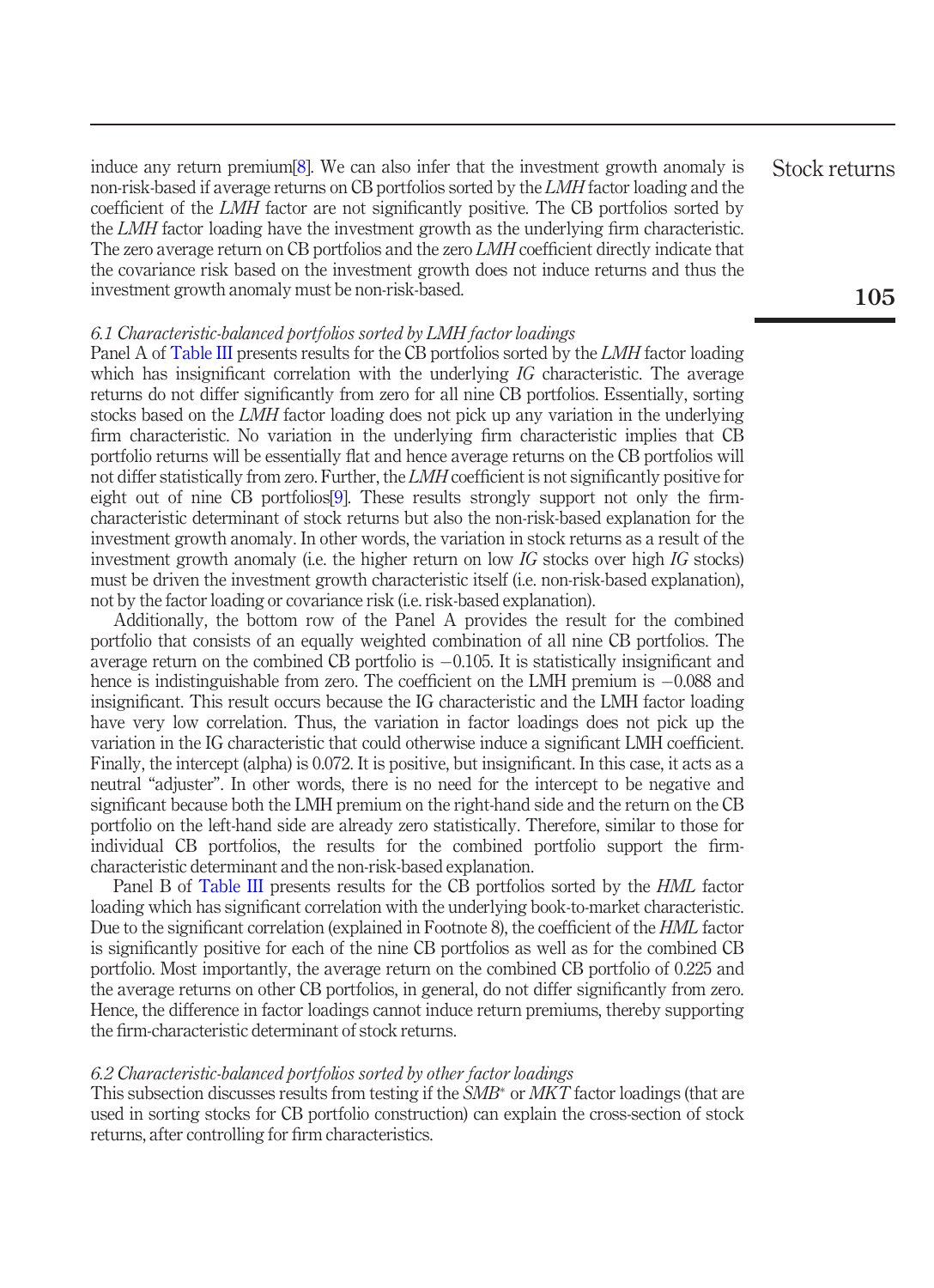<span id="page-11-0"></span>

| RAF<br>18,1                                                                                                                                            | $\text{Adj}\,R^2$                                                      | 0.0736<br>0.2210<br>0.4816<br>0.1314<br>0.0820<br>0.1833<br>0.1489<br>0.1808<br>0.1192<br>0.2645<br>Adj $R^2$<br>0.1147<br>0.1306<br>0.4073<br>0.5170<br>0.1355<br>0.1607<br>0.1047<br>0.3967<br>0.4071<br>0.2391                                                                                                                                                                                                                                                                                                                                                                                                                                                                                                                                                                                                                                                      |                                                                                                                                                                                                                                                                                                                                                                                                                                                                                                                                                                                                                                                                                                                                                                                                                                                                                                                                                       |
|--------------------------------------------------------------------------------------------------------------------------------------------------------|------------------------------------------------------------------------|------------------------------------------------------------------------------------------------------------------------------------------------------------------------------------------------------------------------------------------------------------------------------------------------------------------------------------------------------------------------------------------------------------------------------------------------------------------------------------------------------------------------------------------------------------------------------------------------------------------------------------------------------------------------------------------------------------------------------------------------------------------------------------------------------------------------------------------------------------------------|-------------------------------------------------------------------------------------------------------------------------------------------------------------------------------------------------------------------------------------------------------------------------------------------------------------------------------------------------------------------------------------------------------------------------------------------------------------------------------------------------------------------------------------------------------------------------------------------------------------------------------------------------------------------------------------------------------------------------------------------------------------------------------------------------------------------------------------------------------------------------------------------------------------------------------------------------------|
| 106                                                                                                                                                    | LMH                                                                    | $-0.106(-1.26)$<br>$-0.223(-1.52)$<br>$-0.175(-1.54)$<br>$(-3.06)$<br>$-0.029(-0.18)$<br>$(-0.01)$<br>$(-1.81)$<br>$-0.088(-1.18)$<br>$-0.037(-0.37)$<br>0.886*** (11.36)<br>$0.914***$ (12.13)<br>(1.87)<br>$0.648***$ (8.73)<br>$0.326***$ (5.18)<br>$0.202***$ (2.82)<br>0.261 *** (4.44)<br>(9.96)<br>$0.190**$ (2.27)<br>$0.173***$ (2.73)<br>0.348*** (5.66)<br>HNIL<br>$-0.001$<br>$0.254*$<br>$0.181*$<br>$-0.290***$<br>$0.439***$                                                                                                                                                                                                                                                                                                                                                                                                                            |                                                                                                                                                                                                                                                                                                                                                                                                                                                                                                                                                                                                                                                                                                                                                                                                                                                                                                                                                       |
|                                                                                                                                                        | $SMB^*$                                                                | $-0.245***(-4.79)$<br>$-0.194***(-3.70)$<br>$-0.273***(-4.58)$<br>$-2.06$<br>$-0.211***(-3.30)$<br>$-0.208***(-3.83)$<br>$(-2.80)$<br>$-0.279***(-3.61)$<br>$-0.183***(-3.25)$<br>$-0.229***(-4.18)$<br>$-0.208***(-3.97)$<br>$-0.334***(-5.96)$<br>$-0.001(-0.01)$<br>$-0.295***(-4.25)$<br>$-0.057(-0.87)$<br>$-0.153***(-3.91)$<br>$-0.196***(-4.41)$<br>$-4.82$<br>0.002(0.03)<br>$0.138 * (1.85)$<br><b>SMB</b><br>$-0.199***$<br>$-0.188***$<br>$-0.102***$                                                                                                                                                                                                                                                                                                                                                                                                      |                                                                                                                                                                                                                                                                                                                                                                                                                                                                                                                                                                                                                                                                                                                                                                                                                                                                                                                                                       |
|                                                                                                                                                        | Characteristic-balanced portfolios by <i>LMH</i> factor loading<br>MKT | Characteristic-balanced portfolios by HML factor loading<br>$(-5.79)$<br>$(-6.08)$<br>$(-5.79)$<br>$(-2.75)$<br>$-0.199***(-4.10)$<br>$-4.78$<br>$(-2.48)$<br>$(-5.75)$<br>$-0.055(-1.33)$<br>$-0.103***(-3.58)$<br>$(-5.41)$<br>$(-4.37)$<br>$(-8.25)$<br>$-0.163***(-2.96)$<br>$-0.021(-0.52)$<br>$-0.083*(-1.77)$<br>$-0.226***(-5.48)$<br>$-0.407***(-6.59)$<br>$(-2.07)$<br>0.040(0.81)<br>NIKT<br>$-0.080**$<br>$-0.234***$<br>$-0.140***$<br>$-0.189***$<br>$-0.281***$<br>$-0.221***$<br>$-0.209***$<br>$-0.080**$<br>$-0.214***$<br>$-0.245***$<br>$-0.264***$                                                                                                                                                                                                                                                                                                | Notes: This table reports the average return and factor coefficients and t-statistics (in parentheses) on the zero-cost characteristic-balanced (CB) portfolio within each 1G and<br>SZ combination or within each <i>BM</i> and SZ co<br>7 combinations. Within each combination, stocks are sorted by their LMH factor loadings and the CB portfolio is formed such that it has a long<br>portfolio is formed such that it has a long position in the highest tercile <i>HML</i> factor loading portfolio and a short position in the lowest tercile <i>HML</i> factor loading portfolio.<br>The bottom row in each panel provides t<br>t forming CB portfolios based on 9 BM-SZ combinations. Within each combination, stocks are sorted by their HML factor loadings and the CB<br>$\exists$ e LMH factor loading portfolio and a short position in the lowest tercile LMH factor loading portfolio. Similarly, in Panel B, stocks are controlled |
|                                                                                                                                                        | ₹                                                                      | $(-0.76)$<br>$(-0.55)$<br>$(-0.02)$<br>$(-0.30)$<br>$(-0.33)$<br>$(-0.31)$<br>$-0.074(-0.47)$<br>$-0.112(-0.58)$<br>(0.28)<br>(1.34)<br>(0.30)<br>(0.93)<br>(0.62)<br>0.234 (1.26)<br>(1.78)<br>0.108(0.95)<br>(0.60)<br>$0.538**$ (2.49)<br>0.223(1.37)<br>0.373 (1.43)<br>₹<br>$-0.153$<br>$-0.105$<br>0.050(<br>$-0.002$<br>$-0.048$<br>$-0.054$<br>$-0.075$<br>0.095<br>0.072<br>$0.271*$<br>0.063<br>0.247<br>0.151                                                                                                                                                                                                                                                                                                                                                                                                                                               |                                                                                                                                                                                                                                                                                                                                                                                                                                                                                                                                                                                                                                                                                                                                                                                                                                                                                                                                                       |
|                                                                                                                                                        | Avg Ret                                                                | $-0.131(-0.84)$<br>$-0.198(-1.18)$<br>$-0.105(-0.78)$<br>$0.072(-0.42)$<br>$-0.030(-0.13)$<br>$-0.255(-1.51)$<br>$-0.092(-0.67)$<br>$-0.306(-1.27)$<br>0.021(0.11)<br>0.116(0.43)<br>0.135(0.66)<br>$Avg$ Ret 0.528 $(2.45)$<br>0.253(1.52)<br>0.050(0.29)<br>0.258 (1.36)<br>$0.323*(1.95)$<br>0.304 (1.26)<br>0.125(0.45)<br>0.225(1.49)<br>0.049(0.21)                                                                                                                                                                                                                                                                                                                                                                                                                                                                                                              |                                                                                                                                                                                                                                                                                                                                                                                                                                                                                                                                                                                                                                                                                                                                                                                                                                                                                                                                                       |
| Table III.<br>Regression results<br>for the characteristic-<br>balanced portfolios<br>sorted by pre-<br>formation LMH or<br><i>HML</i> factor loadings | SZ<br>Portfolio<br>S                                                   | $M \omega$<br>$\mathcal{O} \cap \mathcal{O} \rightarrow \mathcal{O} \cap \mathcal{O} \rightarrow \mathcal{O} \cap \mathcal{O} \rightarrow \mathcal{O} \rightarrow \mathcal{O} \rightarrow \mathcal{O} \rightarrow \mathcal{O} \rightarrow \mathcal{O} \rightarrow \mathcal{O} \rightarrow \mathcal{O} \rightarrow \mathcal{O} \rightarrow \mathcal{O} \rightarrow \mathcal{O} \rightarrow \mathcal{O} \rightarrow \mathcal{O} \rightarrow \mathcal{O} \rightarrow \mathcal{O} \rightarrow \mathcal{O} \rightarrow \mathcal{O} \rightarrow \mathcal{O} \rightarrow \mathcal{O} \rightarrow \mathcal{O} \rightarrow \mathcal{O} \rightarrow \mathcal{O} \rightarrow \mathcal{$<br>$32 - 52$<br>Portfolio<br>Combined<br>Combined<br>Panel B<br>Panel A<br>$\mathbb{Z}$ and $\mathbb{Z}$<br>$\begin{array}{c} \hbox{cm} \\ \hbox{cm} \end{array}$<br>$\sim$ $\sim$ $\sim$ | statistical significance at the 10, 5 and 1% levels, respectively<br>for their characteristics by<br>position in the highest tero<br>$91G-S2$<br>$3 =$<br>based on 3 $\times$                                                                                                                                                                                                                                                                                                                                                                                                                                                                                                                                                                                                                                                                                                                                                                         |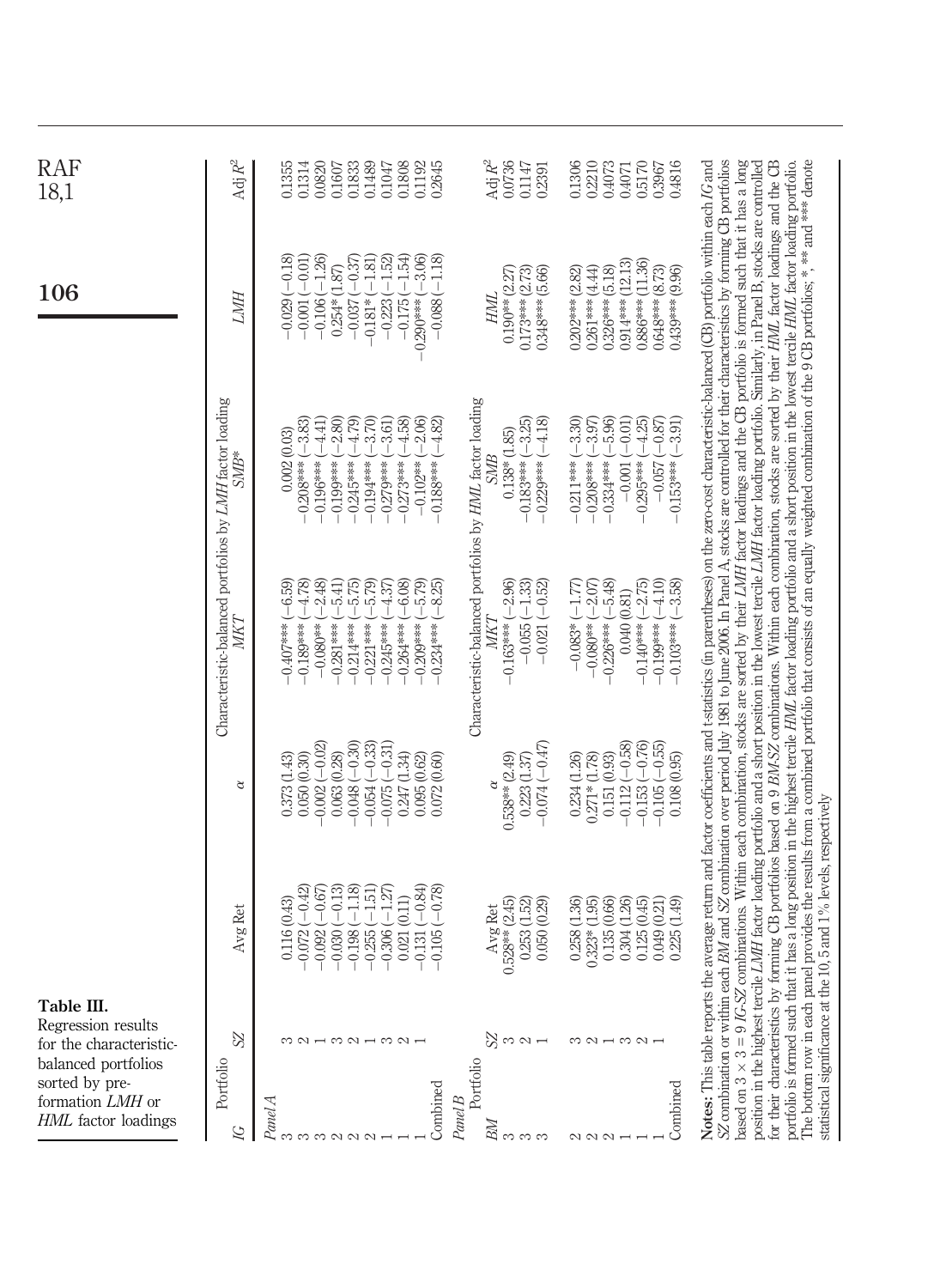Panel A of [Table IV](#page-13-0) shows time-series regression results of CB portfolios sorted by the  $SMB^*$  factor loading. Given significant correlation between the factor loading and the underlying characteristic, the overall findings based on the combined CB portfolio support the characteristic-based determinant argument. The average return on the combined CB portfolio is -0.217 which is statistically indistinguishable from zero. The intercept (alpha) is  $-0.329$ . It is negative and significant. It acts as an "adjuster" to offset the positive SMB\* premium (resulting from the positive and significant  $SMB^*$  coefficient of 0.405) so that the average return on the combined CB portfolio is statistically indistinguishable from zero. Further, Panel B of [Table IV](#page-13-0) presents results from time-series regressions of CB portfolios sorted by the *SMB* factor loading. The results are similar to those in Panel A. The average return on the combined CB portfolio is -0.022. It is statistically insignificant. The negative (albeit insignificant) intercept of  $-0.106$  helps compensate the SMB premium as a result of a positive and significant SMB coefficient of 0.397. Therefore, the results support the characteristic determinant of returns irrespective of how the size-based factor (i.e.  $SMB^*$ versus SMB) is created.

Panels A and B of [Table V](#page-14-0) show the time-series regression results of CB portfolio sorted by the MKT factor loading. Both panels reveal results that are consistent with the characteristic-based determinant of stock returns. Specifically, the average returns on the combined CB portfolios are -0.226 (in Panel A) and -0.006 (in Panel B). They are not significant at any conventional level, suggesting that differences in loadings do not generate return premiums. The negative intercepts of  $-0.432$  (in Panel A) and  $-0.300$  (in Panel B) are an "adjuster" to offset the  $MKT$  premiums as a result of the positive and significant  $MKT$ coefficients of 0.527 (in Panel A) and 0.401 (in Panel B) so that the average returns on the combined CB portfolios in both panels are statistically indistinguishable from zero. In sum, sorting stocks based on other factor loadings (in addition to the LMH factor loading) leads to the results that reiterate the firm-characteristic determinant of stock returns[[10\]](#page-15-9).

# 7. Conclusions

This paper analyzes determinants of stock returns and a recently discovered and less documented anomaly related to the firm's growth in capital expenditures (i.e. the investment growth). It also revisits more well-known size and value anomalies. Specifically, the paper investigates if covariance risks (i.e. factor loadings) can be excluded from being asset pricing variables that drive return premiums and determine stock returns. Importantly, from a behavioral finance standpoint, it examines if a more practical and accessible approach of using firm characteristics as determining variables is necessary and sufficient.

We create the investment-growth-based factor (*LMH*) which is defined as the return difference between low and high investment growth portfolios. We then incorporate the LMH factor along with other characteristic-based factors and their loadings into characteristic-balanced portfolio and three-factor model tests.

Main results strongly suggest that behavioral-related firm characteristics (as opposed to covariance risks) are necessary and sufficient as explanatory variables for return premiums and stock returns. The LMH factor loading does not induce any return premium in the CB portfolios and the covariance risk reflected by this loading does not play the determining role in the cross-section of stock returns. Related results show that constructing CB portfolios based on other factor loadings leads to the inference that is also in favor of the firm-characteristic determinant of stock returns.

The finding that firm characteristics can explain stock returns have practical and useful implications for investors in simplifying their stock portfolio analysis and selection. Investors can select stocks and expect to obtain return premiums based on the low or high Stock returns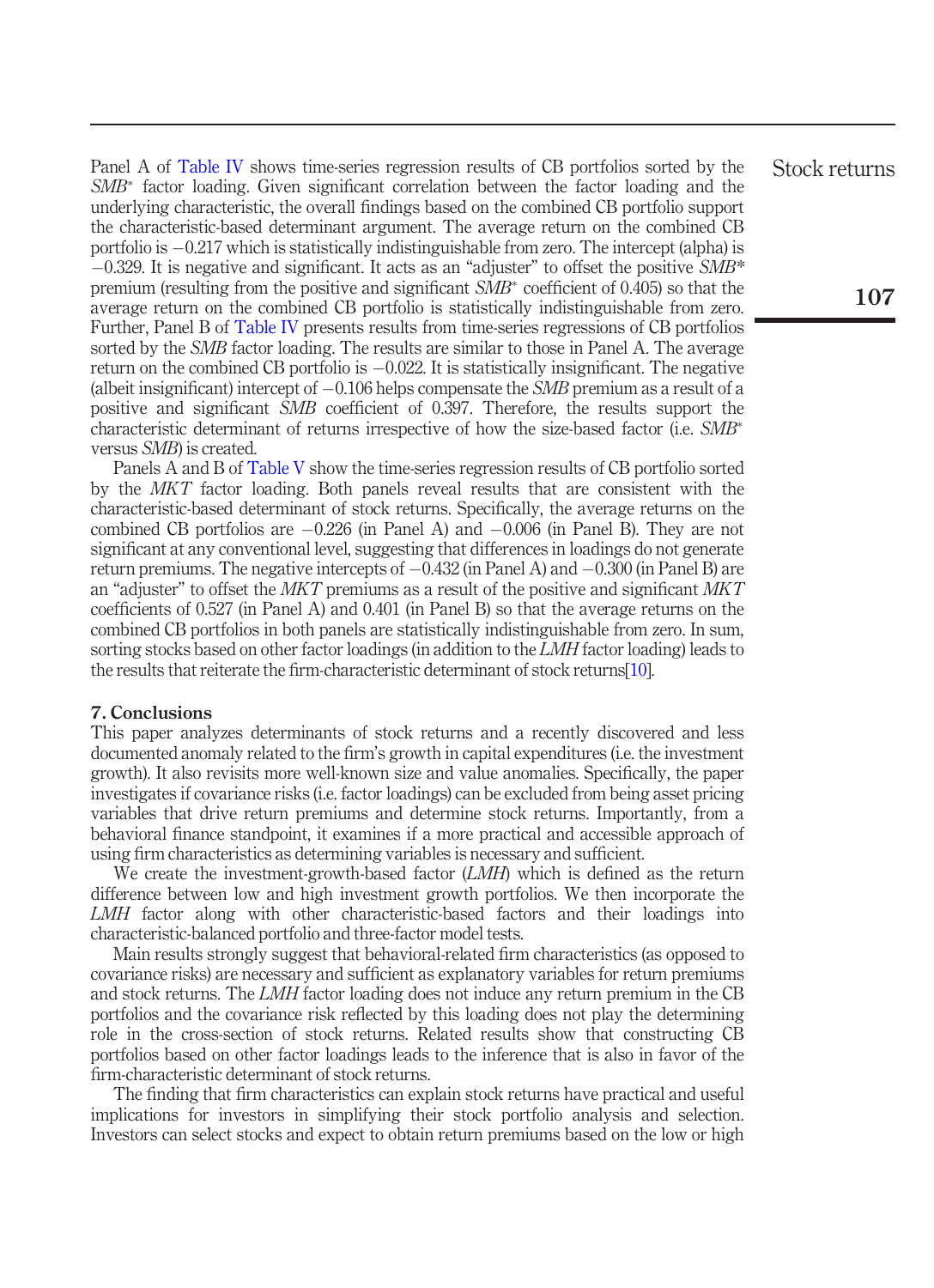<span id="page-13-0"></span>

| RAF<br>18,1                                                                                                                                            | Adj $R^2$                                                        | 0.3740<br>0.3789<br>0.3965<br>0.2726<br>Adj $R^2$<br>0.1688<br>0.3793<br>0.4298<br>0.4982<br>0.5368<br>0.6906<br>0.2150<br>0.3765<br>0.4342<br>0.3337<br>0.3896<br>0.3564<br>0.4397<br>0.5790<br>0.2887<br>0.6077                                                                                                                                                                                                                                                                                |                                                                                                                                                                                                                                                                                                                                                                                                                                                                                                                                                                                                                                                                                                                                                                                                                  |
|--------------------------------------------------------------------------------------------------------------------------------------------------------|------------------------------------------------------------------|--------------------------------------------------------------------------------------------------------------------------------------------------------------------------------------------------------------------------------------------------------------------------------------------------------------------------------------------------------------------------------------------------------------------------------------------------------------------------------------------------|------------------------------------------------------------------------------------------------------------------------------------------------------------------------------------------------------------------------------------------------------------------------------------------------------------------------------------------------------------------------------------------------------------------------------------------------------------------------------------------------------------------------------------------------------------------------------------------------------------------------------------------------------------------------------------------------------------------------------------------------------------------------------------------------------------------|
| 108                                                                                                                                                    | LMH                                                              | $-0.364***(-3.64)$<br>$(-3.19)$<br>$-0.096(-0.80)$<br>$-0.238**(-2.15)$<br>$-0.088**(-1.98)$<br>$-0.233***(-4.84)$<br>$(-7.15)$<br>$-0.184***(-5.71)$<br>$-0.825***(-5.80)$<br>$(-6.93)$<br>$-0.013(-0.11)$<br>$-0.216*(-1.95)$<br>$-0.122(-1.07)$<br>$-0.338***(-4.60)$<br>$-0.088(-1.06)$<br>$-0.008(-0.13)$<br>$-0.098(-1.56)$<br>$-0.196***(-2.93)$<br>$(-8.99)$<br>0.018(0.38)<br>$-0.780***$<br>$0.389***$<br>HML<br>$-0.544***$<br>$-0.422***$                                            |                                                                                                                                                                                                                                                                                                                                                                                                                                                                                                                                                                                                                                                                                                                                                                                                                  |
|                                                                                                                                                        | SMB*                                                             | 0.403*** (10.16)<br>$0.397***$ (13.81)<br>$0.478***$ (11.13)<br>$0.405***$ (10.51)<br>$0.527***$ (9.08)<br>0.457*** (7.70)<br>$0.473***$ (9.03)<br>$0.381***$ (6.82)<br>$0.326***$ (7.57)<br>0.445*** (7.47)<br>$0.272***$ (5.04)<br>0.497*** (9.48)<br>$0.259***$ (4.39)<br>$0.289***$ (4.76)<br>$0.327***$ (5.63)<br>$0.464***$ (7.72)<br>$0.503***$ (8.00)<br>$0.440***$ (5.89)<br>$0.364***$ (5.67)<br>$0.316***$ (4.25)<br><b>SMB</b>                                                       | tion or within each <i>BM</i> and SZ combination over period July 1981 to June 2006. In Panel A, stocks are controlled for their characteristics<br>as a long position in the highest tercile SMP* factor loading portfolio and a short position in the lowest tercile SMP* factor loading<br>is the average return and factor coefficients and t-statistics (in parentheses) on the zero-cost characteristic-balanced (CB) portfolio within                                                                                                                                                                                                                                                                                                                                                                     |
|                                                                                                                                                        | Characteristic-balanced portfolios by SMB* factor loading<br>MK7 | Characteristic-balanced portfolios by SMB factor loading<br>0.438*** (10.34)<br>0.232*** (10.96)<br>$0.348***$ (12.41)<br>$0.289***$ (6.54)<br>$0.378***$ (8.66)<br>$0.278***$ (5.96)<br>$0.383***$ (9.07)<br>$0.262***$ (5.99)<br>$0.323***$ (8.48)<br>$0.394***$ (8.62)<br>$0.222***$ (4.07)<br>$0.196***$ (4.76)<br>$0.224***$ (7.08)<br>0.189*** (4.78)<br>$0.186***$ (4.82)<br>$0.349***$ (6.41)<br>$0.302***$ (7.02)<br>$0.348***$ (7.97)<br>$0.161***$ (5.53)<br>$0.297***$ (9.42)<br>MК7 |                                                                                                                                                                                                                                                                                                                                                                                                                                                                                                                                                                                                                                                                                                                                                                                                                  |
|                                                                                                                                                        | ₹                                                                | $-0.110(-0.64)$<br>$(-1.89)$<br>$(-3.46)$<br>$-0.236(-1.32)$<br>$-0.148(-1.29)$<br>$-0.157(-1.26)$<br>$(-0.80)$<br>$-0.093(-0.60)$<br>$(-1.73)$<br>$(-2.18)$<br>$(-2.77)$<br>$-0.273(-1.46)$<br>$-0.115(-0.58)$<br>$-0.355*(-1.83)$<br>$-0.203(-1.18)$<br>$(-0.66)$<br>$(-2.76)$<br>$-0.106(-1.27)$<br>0.032(0.20)<br>0.087(0.41)<br>$0.329***$<br>$-0.448***$<br>$-0.642***$<br>$-0.263*$<br>$-0.152$<br>$-0.339*$<br>$-0.100$<br>$0.398**$<br>q                                                |                                                                                                                                                                                                                                                                                                                                                                                                                                                                                                                                                                                                                                                                                                                                                                                                                  |
|                                                                                                                                                        | Avg Ret                                                          | $(-1.73)$<br>$0.065(-0.45)$<br>$(-0.46)$<br>$(-1.95)$<br>$(-0.29)$<br>$(-0.56)$<br>$-0.066(-0.29)$<br>$(-1.23)$<br>$(-0.49)$<br>$(-0.93)$<br>$(-0.15)$<br>$(-2.09)$<br>$(-0.61)$<br>$(-1.41)$<br>$(-0.72)$<br>0.202(0.89)<br>0.124(0.59)<br>0.130(0.71)<br>0.006(0.04)<br>0.008(0.04)<br>Avg Ret<br>$-0.200($<br>$-0.093$<br>$-0.135$<br>$0.439**$<br>$-0.132$<br>$-0.217$ (<br>0.103<br>$-0.196$<br>$0.464**$<br>$-0.358*$<br>$-0.064$<br>$-0.303$<br>$-0.022$                                  |                                                                                                                                                                                                                                                                                                                                                                                                                                                                                                                                                                                                                                                                                                                                                                                                                  |
| Table IV.<br>Regression results<br>for the characteristic-<br>balanced portfolios<br>sorted by pre-<br>formation SMB* or<br><i>SMB</i> factor loadings | SZ<br>Portfolio<br>S                                             | $32 - 32 - 32$<br>$\infty$<br>$\Omega$ $\Omega$ $\Omega$ $\Omega$ $\Omega$ $\Omega$ $\Omega$<br>$\mathbb{Z}$<br>Portfolio<br>Combined<br>Combined<br>$Pane \, B$<br>Panel A<br>$_{BM}$<br>mmmann,<br><b>mmmann</b>                                                                                                                                                                                                                                                                               | by forming CB portfolios based on 3 x 3 = 9 IG-SZ combinations. Within each combination, stocks are sorted by their SMP* factor loadings and the CB portfolio<br>stocks are sorted by their SMB factor loadings and the CB portfolio is formed such that it has a long position in the highest tercile SMB factor loading portfolio and a short position in the lowest tercile SMB factor loadi<br>portfolio. Similarly, in Panel B, stocks are controlled for their characteristics by forming CB portfolios based on 9 BM-SZ combinations. Within each combination,<br>of an equally weighted combination of the 9 CB portfolios; *, *** and *** denote statistical significance at the 10, 5 and 1% levels, respectively<br>each IG and SZ combinar<br>is formed such that it has<br>Notes: This table report |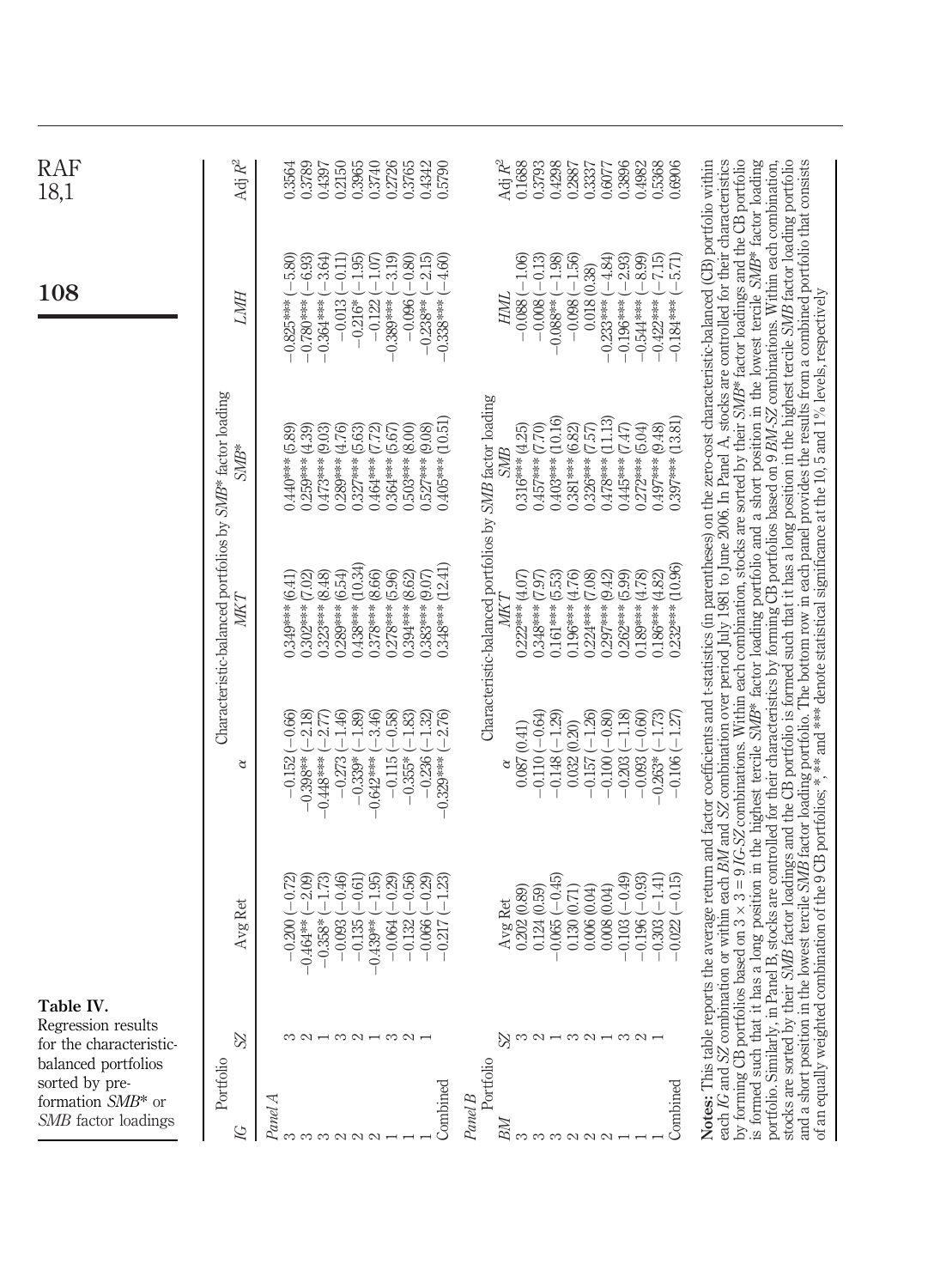<span id="page-14-0"></span>

| Portfolio                                                                                                                 |                                                                                                                                                                                                                                       |                                     |                     | Characteristic-balanced portfolios by MKT factor loading                                                                                   |                          |                    |
|---------------------------------------------------------------------------------------------------------------------------|---------------------------------------------------------------------------------------------------------------------------------------------------------------------------------------------------------------------------------------|-------------------------------------|---------------------|--------------------------------------------------------------------------------------------------------------------------------------------|--------------------------|--------------------|
| S2<br>S                                                                                                                   | Avg Ret                                                                                                                                                                                                                               | ₹                                   | MKT                 | SM <sub>B*</sub>                                                                                                                           | LMH                      | Adj $\mathbb{R}^2$ |
| Panel A                                                                                                                   |                                                                                                                                                                                                                                       |                                     |                     |                                                                                                                                            |                          |                    |
|                                                                                                                           | $(-1.38)$<br>$-0.445$                                                                                                                                                                                                                 | $(-1.83)$<br>$-0.465*$              | $0.569***$ (9.49)   | $0.286***$ (3.48)                                                                                                                          | $-1.013***(-6.46)$       | 0.4303             |
| $301 - 31 - 31 - 31 - 31$<br>mmmNNN                                                                                       | $(-2.02)$<br>$-0.580**$                                                                                                                                                                                                               | $(-2.72)$<br>$-0.616***$            | $0.489***$ $(9.14)$ | $0.375***$ (5.11)                                                                                                                          | $-0.824***(-5.89)$       | 0.4283             |
|                                                                                                                           | $(-1.15)$<br>$-0.280$                                                                                                                                                                                                                 | $(-2.50)$<br>$-0.445**$             | $0.507***$ (12.10)  | $0.386***$ (6.70)                                                                                                                          | $(-4.28)$<br>$-0.470***$ | 0.5077             |
|                                                                                                                           | $(-0.98)$<br>$-0.230$                                                                                                                                                                                                                 | $-0.394**(-2.04)$                   | $0.456***$ (10.02)  | $0.251***$ (4.01)                                                                                                                          | $(-3.07)$<br>$-0.366***$ | 0.3782             |
|                                                                                                                           | $(-0.10)$<br>$-0.023$                                                                                                                                                                                                                 | $-0.320*(-1.80)$                    | $0.536***$ (12.84)  | $0.478***$ (8.33)                                                                                                                          | $-0.133(-1.22)$          | 0.5120             |
|                                                                                                                           | $(-0.77)$<br>$-0.181$                                                                                                                                                                                                                 | $-0.428**(-2.45)$                   | $0.469***$ (11.40)  | $0.510***$ (9.01)                                                                                                                          | $-0.161(-1.49)$          | 0.4886             |
|                                                                                                                           | $(-0.22)$<br>$-0.061$                                                                                                                                                                                                                 | $-0.295(-1.31)$                     | 0.537*** (10.14)    | $0.341***$ (4.69)                                                                                                                          | $-0.312**(-2.25)$        | 0.3782             |
|                                                                                                                           | $(-0.66)$<br>$-0.191$                                                                                                                                                                                                                 | $-0.557***(-2.56)$                  | $0.612***$ (11.94)  | $0.613***$ (8.70)                                                                                                                          | $(-0.55)$<br>$-0.074$    | 0.4870             |
|                                                                                                                           | $(-0.17)$<br>$-0.046$                                                                                                                                                                                                                 | $-0.365*(-1.84)$                    | $0.570***$ (12.22)  | $0.527***$ (8.23)                                                                                                                          | $(-1.08)$<br>$-0.131$    | 0.4915             |
| Combined                                                                                                                  | $(-0.99)$<br>$-0.226$                                                                                                                                                                                                                 | $-0.432***(-2.88)$                  | $0.527***$ (14.93)  | $0.419***$ (8.63)                                                                                                                          | $0.387***(-4.19)$        | 0.6025             |
|                                                                                                                           |                                                                                                                                                                                                                                       |                                     |                     |                                                                                                                                            |                          |                    |
| Panel B                                                                                                                   |                                                                                                                                                                                                                                       |                                     |                     |                                                                                                                                            |                          |                    |
| Portfolio                                                                                                                 |                                                                                                                                                                                                                                       |                                     |                     | Characteristic-balanced portfolios by MKT factor loading                                                                                   |                          |                    |
| R                                                                                                                         | Avg Ret                                                                                                                                                                                                                               |                                     | <b>MKT</b>          | <b>SMB</b>                                                                                                                                 | HML                      | Adj $R^2$          |
| m u                                                                                                                       | 0.114(0.43)                                                                                                                                                                                                                           | $-0.228(-0.96)$                     | $0.482***$ (8.01)   | $0.358***$ (4.37)                                                                                                                          | 0.065(0.70)              | 0.2723             |
|                                                                                                                           | $(-0.31)$<br>$-0.071$                                                                                                                                                                                                                 | $(-2.59)$<br>$-0.478***$            | 0.506*** (10.82)    | $0.463***$ (7.27)                                                                                                                          | $0.169**$ (2.36)         | 0.4103             |
|                                                                                                                           | $(-0.66)$<br>$-0.110$                                                                                                                                                                                                                 | $-0.531***(-4.80)$                  | 0.462*** (16.44)    | $0.443***$ (11.59)                                                                                                                         | $0.268***$ (6.24)        | 0.5992             |
|                                                                                                                           | 0.118(0.53)                                                                                                                                                                                                                           | $-0.244(-1.18)$                     | $0.442***$ (8.45)   | $0.134*(1.89)$                                                                                                                             | $0.199**$ (2.49)         | 0.2099             |
| M<br>El contrato de la contrata<br>El contrato de la contrata del contrato de la contrata de la contrata de la contrat    | 0.081(0.47)                                                                                                                                                                                                                           | $-0.240*(-1.83)$                    | $0.414***$ (12.42)  | $0.313***$ (6.92)                                                                                                                          | $0.119**$ (2.33)         | 0.4572             |
|                                                                                                                           | (1.17)<br>0.190(                                                                                                                                                                                                                      | $-0.099(-0.88)$                     | $0.392***$ (13.79)  | $0.369***$ (9.55)                                                                                                                          | 0.068(1.57)              | 0.5592             |
| $\Omega$ $\Omega$ $\Omega$ $\Omega$ $\Omega$ $\Omega$ $\Omega$                                                            | $(-1.11)$<br>$-0.227$                                                                                                                                                                                                                 | $-0.473***(-2.65)$                  | $0.386***$ (8.51)   | $0.233***$ (3.79)                                                                                                                          | $-0.005(-0.07)$          | 0.2995             |
|                                                                                                                           | $(-1.16)$<br>$-0.214$                                                                                                                                                                                                                 | $(-2.42)$<br>$-0.351**$             | $0.313***$ (8.52)   | $0.300***$ (6.01)                                                                                                                          | $-0.164***(-2.93)$       | 0.4318             |
|                                                                                                                           | 0.064(0.37)                                                                                                                                                                                                                           |                                     | $0.211***$ (5.49)   | $0.379***$ (7.26)                                                                                                                          | $-0.068(-1.16)$          | 0.4318             |
|                                                                                                                           | $(0.006(-0.04))$                                                                                                                                                                                                                      | $-0.056(-0.37)$<br>$-0.300***-3.07$ | $0.401***$ (16.18)  | $0.333***$ (9.87)                                                                                                                          | $0.072*$ (1.91)          | 0.6167             |
| Combined                                                                                                                  |                                                                                                                                                                                                                                       |                                     |                     |                                                                                                                                            |                          |                    |
|                                                                                                                           | Notes: This table reports the average return and factor coefficients and t-statistics (in parentheses) on the zero-cost characteristic-balanced (CB) portfolio within                                                                 |                                     |                     |                                                                                                                                            |                          |                    |
|                                                                                                                           | each IG and SZ combination or within each BM and SZ combination over period July 1981 to June 2006. In Panel A, stocks are controlled for their characteristics                                                                       |                                     |                     |                                                                                                                                            |                          |                    |
| by forming CB portfolios                                                                                                  | is formed such that it has a long position in the highest tercile MKT factor loading portfolio and a short position in the lowest tercile MKT factor loading                                                                          |                                     |                     | based on $3 \times 3 = 9$ IG-SZ combinations. Within each combination, stocks are sorted by their MKT factor loadings and the CB portfolio |                          |                    |
|                                                                                                                           | portíolio. Similarly, in Panel B, stocks are controlled for their characteristics by forming CB portfolios based on 9 BM-SZ combinations. Within each combination,                                                                    |                                     |                     |                                                                                                                                            |                          |                    |
|                                                                                                                           | stocks are sorted by their MKT factor loadings and the CB portfolio is formed such that it has a long position in the highest tercile MKT factor loading portfolio                                                                    |                                     |                     |                                                                                                                                            |                          |                    |
|                                                                                                                           | and a short position in the lowest tercile <i>MKT</i> factor loading portfolio. The bottom row in each panel provides the results from a combined portfolio that consists<br>of an equally weighted combination of the 9 CB portfolio |                                     |                     |                                                                                                                                            |                          |                    |
|                                                                                                                           |                                                                                                                                                                                                                                       |                                     |                     |                                                                                                                                            |                          |                    |
|                                                                                                                           |                                                                                                                                                                                                                                       |                                     |                     |                                                                                                                                            |                          |                    |
|                                                                                                                           |                                                                                                                                                                                                                                       |                                     |                     |                                                                                                                                            |                          |                    |
|                                                                                                                           |                                                                                                                                                                                                                                       |                                     |                     |                                                                                                                                            |                          |                    |
| Regression results<br>for the characteristic-<br>balanced portfolios<br>sorted by pre-<br>formation MKT<br>factor loading |                                                                                                                                                                                                                                       |                                     |                     |                                                                                                                                            |                          | Stock returns      |
|                                                                                                                           | Table V.                                                                                                                                                                                                                              |                                     |                     |                                                                                                                                            |                          |                    |
|                                                                                                                           |                                                                                                                                                                                                                                       |                                     |                     |                                                                                                                                            | 109                      |                    |
|                                                                                                                           |                                                                                                                                                                                                                                       |                                     |                     |                                                                                                                                            |                          |                    |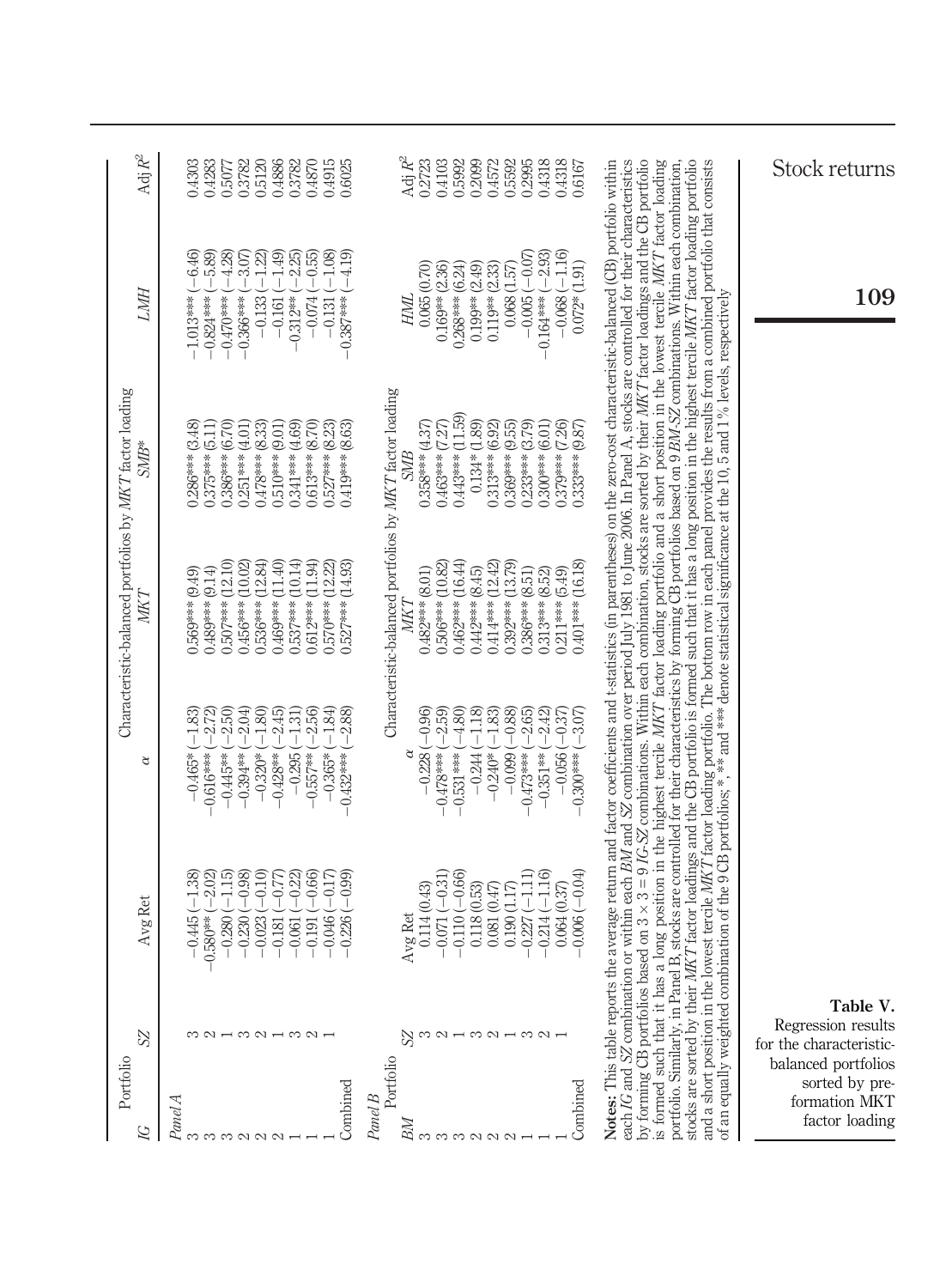level of investment growth, size and book-to-market characteristics of the firms. The information on these firm characteristics is typically available and readily accessible for investors and practitioners. In contrast, obtaining covariance risks (i.e. factor loadings) requires considerably greater effort because they must be estimated through complex statistical procedures. Further, relatively more sophisticated investors can potentially increase their returns by holding a portfolio that has a zero loading on each of the factors, but still has a long position in low investment growth stocks, small stocks and value stocks and a short position in high investment growth stocks, big stocks and growth stocks. Mutual fund investors can also evaluate the selection ability of fund managers by computing the benchmark-adjusted returns in which the benchmarks are portfolios of stocks with similar investment growth, size and book-to-market characteristics to the stocks in their mutual funds.

# Notes

RAF 18,1

- <span id="page-15-0"></span>1. See, for example, [Sloan \(1996](#page-17-4)), [Titman](#page-17-1) et al. (2004), [Hirshleifer](#page-16-15) et al. (2004), [Richardson](#page-17-5) et al. [\(2005](#page-17-5)), [Anderson and Garcia-Feij](#page-16-10)oo (2006), [Daniel and Titman \(2006\)](#page-16-16), Pontiff [and Woodgate](#page-16-17) [\(2008](#page-16-17)), [Cooper](#page-16-18) et al. (2008), [Xing \(2008](#page-17-2)) and [Polk and Sapienza \(2009\)](#page-16-19).
- <span id="page-15-1"></span>2. It is worth noting that while the market factor loading of beta is available for free, for example, on finance.yahoo.com. Other factor loadings (i.e. loadings for size, value and investment growth) are not publicly available for investors.
- <span id="page-15-2"></span>3. The data can be obtained from [http://mba.tuck.dartmouth.edu/pages/faculty/ken.french/](http://mba.tuck.dartmouth.edu/pages/faculty/ken.french/data_library.html) [data\\_library.html](http://mba.tuck.dartmouth.edu/pages/faculty/ken.french/data_library.html)
- <span id="page-15-3"></span>4. We also estimate the pre-formation factor loadings using five (or the minimum of three) years of monthly returns ending in June of year t. The factor loadings from this estimation do not make any significant change in the characteristic-balanced portfolio test results.
- <span id="page-15-4"></span>5. To test for the robustness of results, we also follow the [Daniel and Titman](#page-16-2)'s (1997) procedure that uses a long position in the fourth and fifth quintile factor loading portfolios and a short position in the first and second quintile factor loading portfolios. However, this differing choice of procedures does not significantly alter the test outcome.
- <span id="page-15-5"></span>6. We follow the new three-factor model specification used in [Xing \(2008\)](#page-17-2). Other specification is by nature possible and more rigorous tests are warranted.
- <span id="page-15-6"></span>7. For comparative purposes, we also construct nine CB portfolios of BM-SZ combination. Within each of the nine portfolios or combinations, we sort stocks based on the HML, SMB or MKT factor loading. The corresponding regression is  $R_{CB} = \alpha + \gamma MKT(MKT) + \gamma \text{SMB}(\text{SMB}) +$  $\gamma$ HML  $(HML) + \varepsilon$ .
- <span id="page-15-7"></span>8. This is true if the factor loading is uncorrelated with the underlying firm characteristic. However, if the factor loading is significantly correlated with the underlying firm characteristic, it is possible that the coefficient of the factor is positive. In other words, the factor is still able to explain some (albeit small) variation in the CB portfolio returns as a result of the variation in the underlying firm characteristic that is correlated with the loading.
- <span id="page-15-8"></span>9. In one CB portfolio, the LMH coefficient is positive, but statistically significant at only the 10% level (t-statistic of 1.87). In two CB portfolios, the LMH coefficients are significantly negative (tstatistics of  $-1.81$  and  $-3.06$ ), thereby supporting the firm-characteristic determinant argument even more strongly than if the coefficients were simply not significantly positive.
- <span id="page-15-9"></span>10. To ensure that our main result (that characteristics explain stock returns) is not time-dependent or time-varying, we perform a sub-period analysis to examine if the result is the same for each of first-half and second-half sub-periods. The results for the two sub-periods are consistent with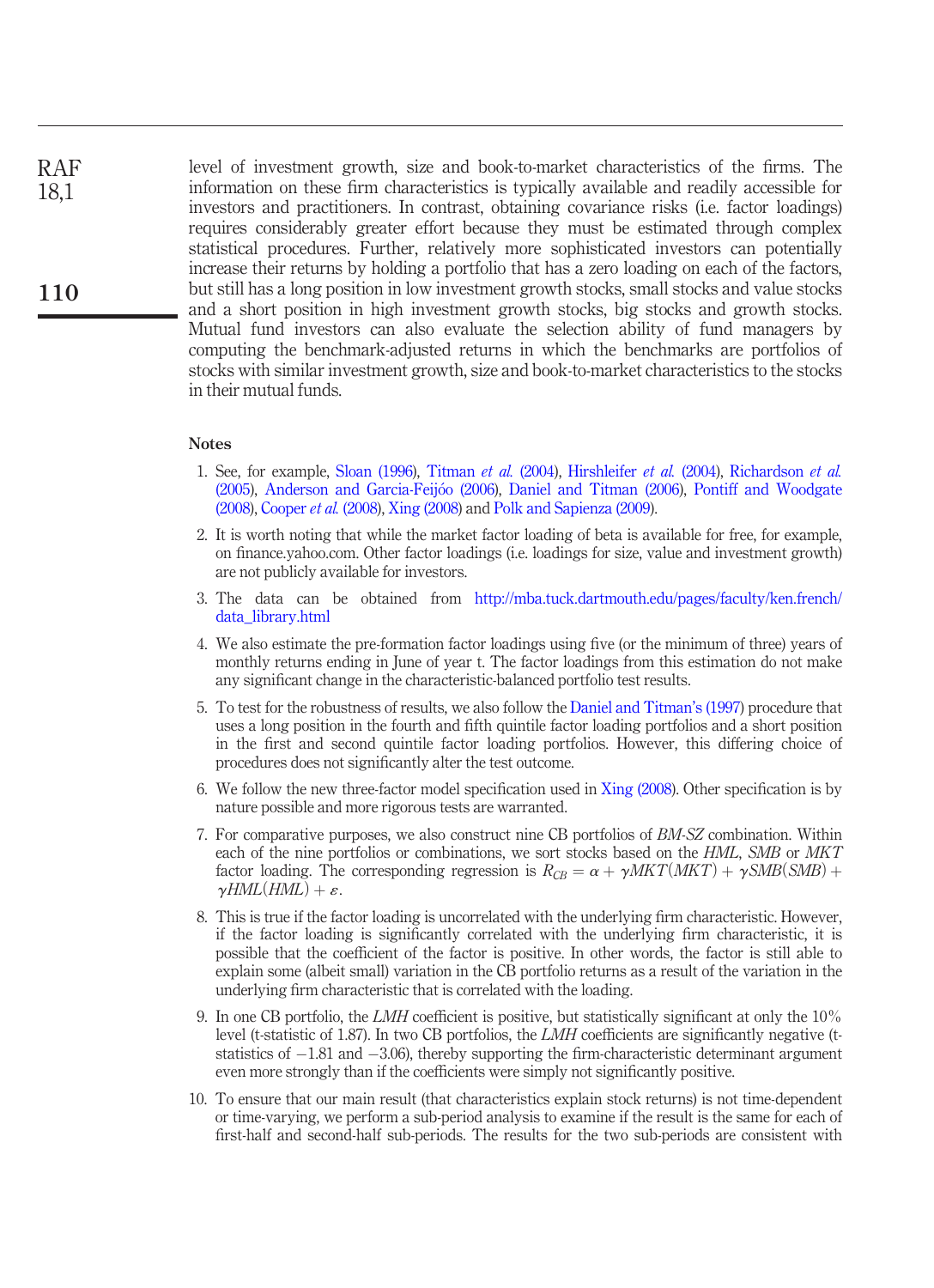each other in that average returns for the CB portfolios are very small and not statistically significant at any conventional level. This is true irrespective of the factor loading used in creating CB portfolios. Therefore, factor loadings do not induce returns. In other words, characteristics explain the characteristic-based return premiums and the cross-section of stock returns. The sub-period results are not tabulated, but are available upon request. Stock returns

## References

- <span id="page-16-10"></span>Anderson, C.W. and Garcia-Feijóo, L. (2006), "Empirical evidence on capital investment, growth options, and security returns", The Journal of Finance, Vol. 61 No. 1, pp. 171-194.
- <span id="page-16-18"></span>Cooper, M.J., Gulen, H. and Schill, M.J. (2008), "Asset growth and the cross-section of stock returns", The Journal of Finance, Vol. 63 No. 4, pp. 1609-1651.
- <span id="page-16-2"></span>Daniel, K. and Titman, S. (1997), "Evidence on the characteristics of cross sectional variation in stock returns", Journal of Finance, Vol. 52 No. 1, pp. 1-33.
- <span id="page-16-3"></span>Daniel, K. and Titman, S. (1998), "Characteristics or covariances?", The Journal of Portfolio Management, Vol. 24 No. 4, pp. 24-33.
- <span id="page-16-16"></span>Daniel, K. and Titman, S. (2006), "Market reactions to tangible and intangible information", The Journal of Finance, Vol. 61 No. 4, pp. 1605-1643.
- <span id="page-16-11"></span>Daniel, K., Grinblatt, M., Titman, S. and Wermers, R. (1997), "Measuring mutual fund performance with characteristic-based benchmarks", Journal of Finance, Vol. 52 No. 3, pp. 1035-1058.
- <span id="page-16-9"></span>Daniel, K., Titman, S. and Wei, K.C. (2001), "Explaining the cross-section of stock returns in Japan: factors or characteristics?", Journal of Finance, Vol. 56 No. 2, pp. 743-766.
- <span id="page-16-8"></span>Davis, J.L., Fama, E.F. and French, K.R. (2000), "Characteristics, covariances, and average returns: 1929 to 1997", Journal of Finance, Vol. 55 No. 1, pp. 389-406.
- <span id="page-16-5"></span>Dichev, I.D. (1998), "Is the risk of bankruptcy a systematic risk?", *Journal of Finance*, Vol. 53 No. 3, pp. 1131-1147.
- <span id="page-16-0"></span>Fama, E.F. and French, K.R. (1992), "The cross-section of expected stock returns", Journal of Finance, Vol. 47 No. 2, pp. 427-465.
- <span id="page-16-4"></span>Fama, E.F. and French, K.R. (1993), "Common risk factors in the returns on stocks and bonds", Journal of Financial Economics, Vol. 33 No. 1, pp. 3-56.
- <span id="page-16-1"></span>Fama, E.F. and French, K.R. (1995), "Size and book-to-market factors in earnings and returns", *Journal* of Finance, Vol. 50 No. 1, pp. 131-155.
- <span id="page-16-12"></span>Fama, E.F. and French, K.R. (1996), "Multifactor explanations of asset pricing anomalies", Journal of Finance, Vol. 51 No. 1, pp. 55-84.
- <span id="page-16-14"></span>Fama, E.F. and French, K.R. (2015), "A five-factor asset pricing model", Journal of Financial Economics, Vol. 116 No. 1, pp. 1-22.
- <span id="page-16-6"></span>Griffin, J.M. and Lemmon, M.L. (2002), "Book–to–market equity, distress risk, and stock returns", Journal of Finance, Vol. 57 No. 5, pp. 2317-2336.
- <span id="page-16-15"></span>Hirshleifer, D., Hou, K., Teoh, S.H. and Zhang, Y. (2004), "Do investors overvalue firms with bloated balance sheets?", Journal of Accounting and Economics, Vol. 38, pp. 297-331.
- <span id="page-16-13"></span>Hou, K., Xue, C. and Zhang, L. (2015), "Digesting anomalies: an investment approach", Review of Financial Studies, Vol. 28 No. 3, pp. 650-705.
- <span id="page-16-7"></span>Merton, R.C. (1974), "On the pricing of corporate debt: the risk structure of interest rates", *Journal of* Finance, Vol. 29 No. 2, pp. 449-470.
- <span id="page-16-19"></span>Polk, C. and Sapienza, P. (2009), "The stock market and corporate investment: a test of catering theory", Review of Financial Studies, Vol. 22 No. 1, pp. 187-217.
- <span id="page-16-17"></span>Pontiff, J. and Woodgate, A. (2008), "Share issuance and cross-sectional returns", The Journal of Finance, Vol. 63 No. 2, pp. 921-945.